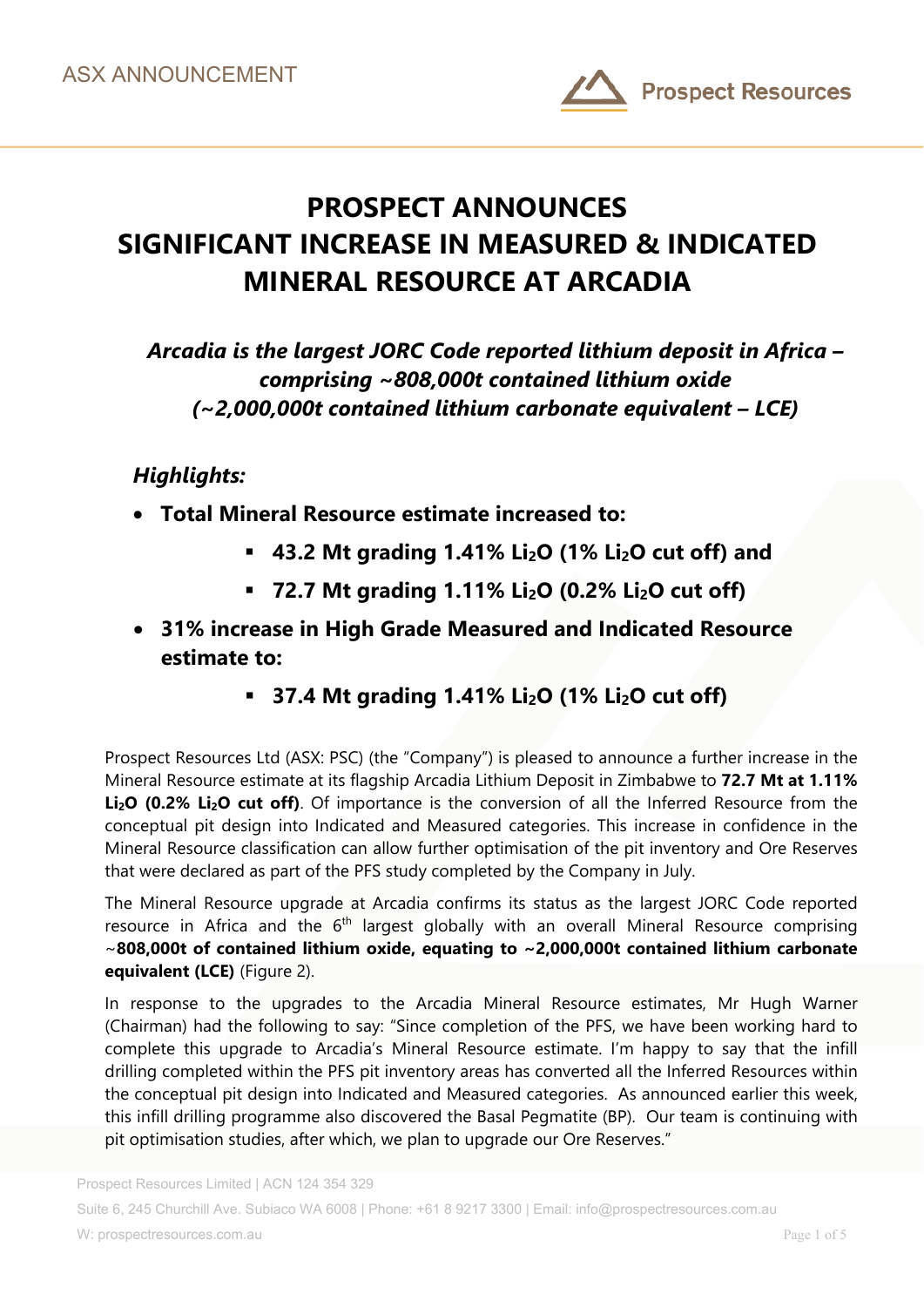

### **Arcadia Mineral Resource Update**

Digital Mining Services ("DMS") has reviewed the updated data and produced a revised Mineral Resource estimate as of 24 October 2017. Based on additional infill drilling to the west and within the PFS Conceptual Pit (announced 3 July 2017), and receipt of the assays from the Phase 5 drilling campaign, the Arcadia Mineral Resource estimate has been upgraded and now represents a significant increase on the Mineral Resource estimate announced on 14 March by Prospect.

| High Grade Zone - 1% Li <sub>2</sub> O Cut-off |               |                                |                                    |                          |             |
|------------------------------------------------|---------------|--------------------------------|------------------------------------|--------------------------|-------------|
| <b>Category</b>                                | <b>Tonnes</b> | Li <sub>2</sub> O <sub>%</sub> | Ta <sub>2</sub> O <sub>5</sub> ppm | Li <sub>2</sub> O Tonnes | $Ta2O5$ lbs |
| <b>Measured</b>                                | 10,200,000    | 1.45%                          | 132                                | 148,100                  | 3,000,000   |
| Indicated                                      | 27,200,000    | 1.39%                          | 119                                | 378,400                  | 7,100,000   |
| Inferred                                       | 5,800,000     | 1.45%                          | 97                                 | 84,000                   | 1,200,000   |
| <b>GRAND TOTAL</b>                             | 43,200,000    | 1.41%                          | 119                                | 610,500                  | 11,300,000  |

#### **Table 1: Arcadia Lithium Deposit Mineral Resource estimate summary (>1% Li2O)**

| Table 2: Arcadia Lithium Deposit Mineral Resource estimate summary (>0.2% Li2O) |  |  |  |
|---------------------------------------------------------------------------------|--|--|--|
|---------------------------------------------------------------------------------|--|--|--|

| Global Resource - 0.2% Li <sub>2</sub> O Cut-off |               |                                |                                    |                          |             |
|--------------------------------------------------|---------------|--------------------------------|------------------------------------|--------------------------|-------------|
| <b>Category</b>                                  | <b>Tonnes</b> | Li <sub>2</sub> O <sub>%</sub> | Ta <sub>2</sub> O <sub>5</sub> ppm | Li <sub>2</sub> O Tonnes | $Ta2O5$ lbs |
| <b>Measured</b>                                  | 15,900,000    | 1.17%                          | 121                                | 184,900                  | 4,200,000   |
| Indicated                                        | 45,400,000    | 1.10%                          | 121                                | 501,500                  | 12,100,000  |
| Inferred                                         | 11,400,000    | 1.06%                          | 111                                | 121,400                  | 2,800,000   |
| <b>GRAND TOTAL</b>                               | 72,700,000    | 1.11%                          | 119                                | 807,800                  | 19,100,000  |

Prospect Resources Limited | ACN 124 354 329

Suite 6, 245 Churchill Ave. Subiaco WA 6008 | Phone: +61 8 9217 3300 | Email: info@prospectresources.com.au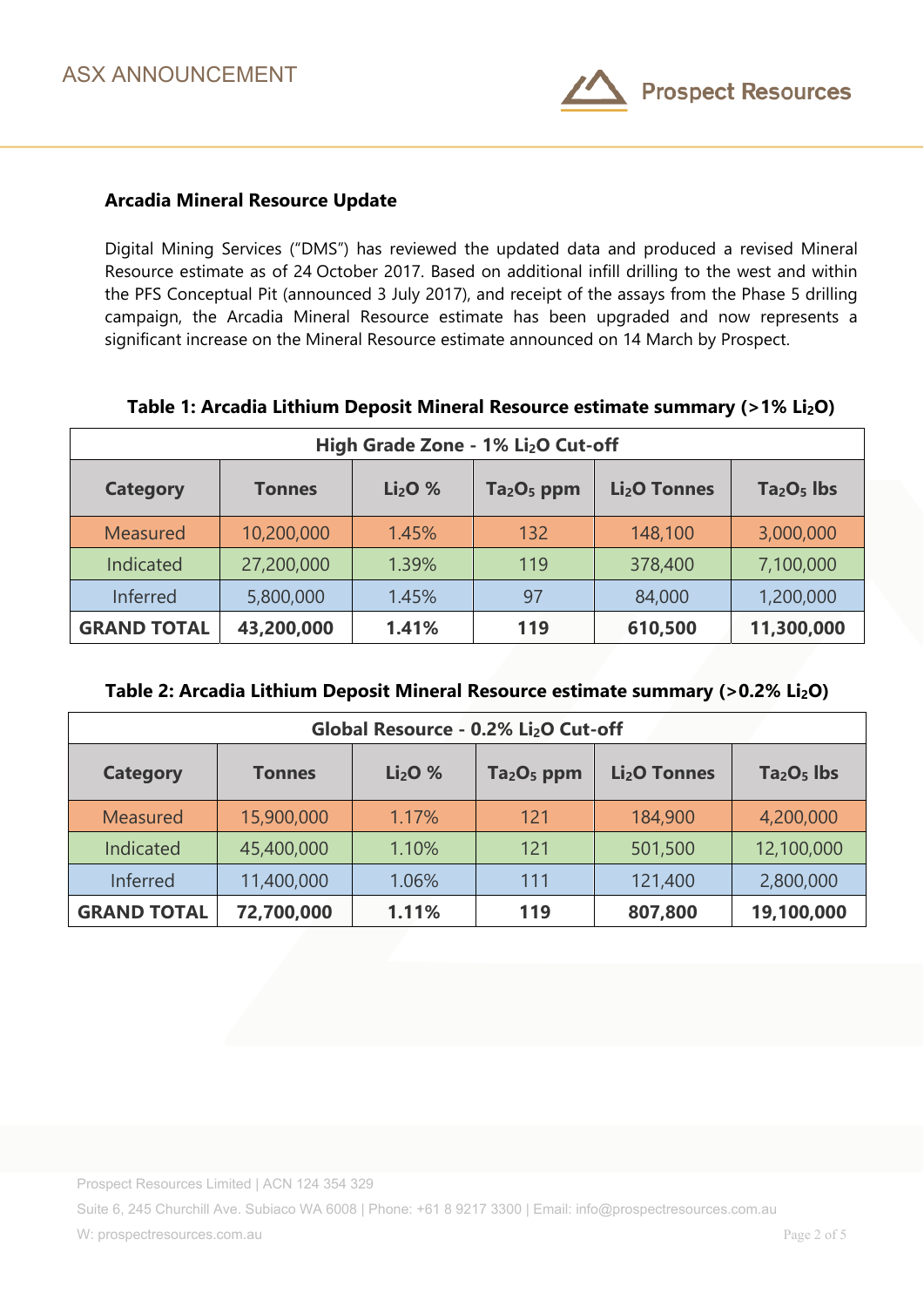



**Figure 1- 3D View of high grade (>1% Li2O) Mineral Resource block model** 

**Figure 2 – Arcadia – 6th largest hard rock Lithium Deposit Globally (reported according to the JORC Code)** 



Prospect Resources Limited | ACN 124 354 329

Suite 6, 245 Churchill Ave. Subiaco WA 6008 | Phone: +61 8 9217 3300 | Email: info@prospectresources.com.au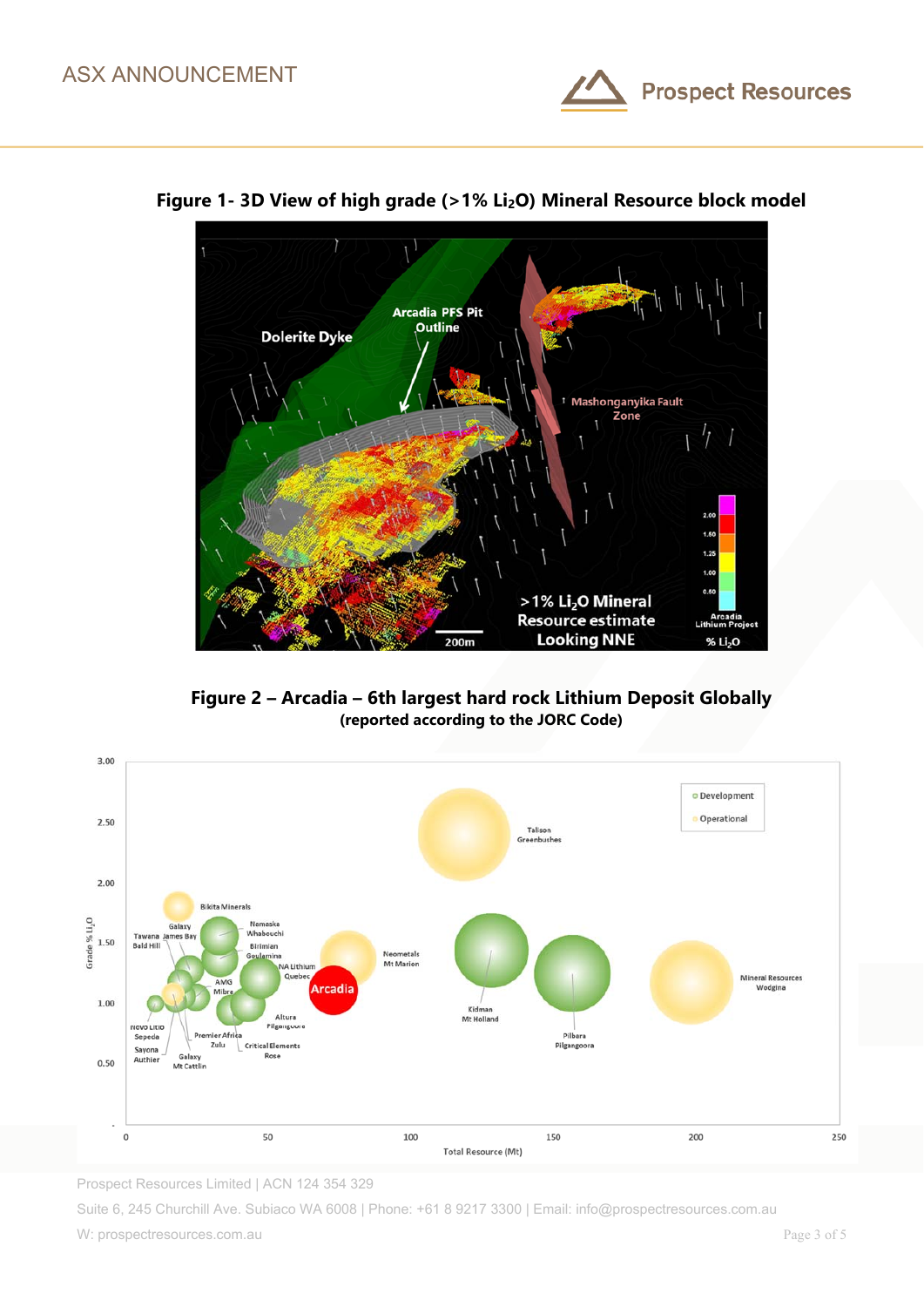

As detailed in the PFS completed by the Company in July, additional infill drilling was ongoing to convert the existing Inferred Mineral Resource located within the pit inventory into an Indicated and Measured Resource respectively (Figure 3). This infill Phase 5 drilling programme successfully converted the Inferred Mineral category into Measured and Indicated categories, resulting in a **31%**  increase to 37.4 Mt grading 1.41% Li<sub>2</sub>O (1% cut off).

The overall dimensions of the Arcadia Mineral Resource model now represent 2.6km of southwestnortheast strike, by 900m downdip (southeast -northwest) to a 130m depth (Figure 3).



### **Figure 3 – Plan showing drilling completed at Arcadia & Current Pit Shell**

**For further information, please contact:** 

**Hugh Warner Manufacture Harry Greaves** Prospect Resources Prospect Resources Executive Chairman **Executive Director** 

Ph: +61 413 621 652 Ph: +263 772 144 669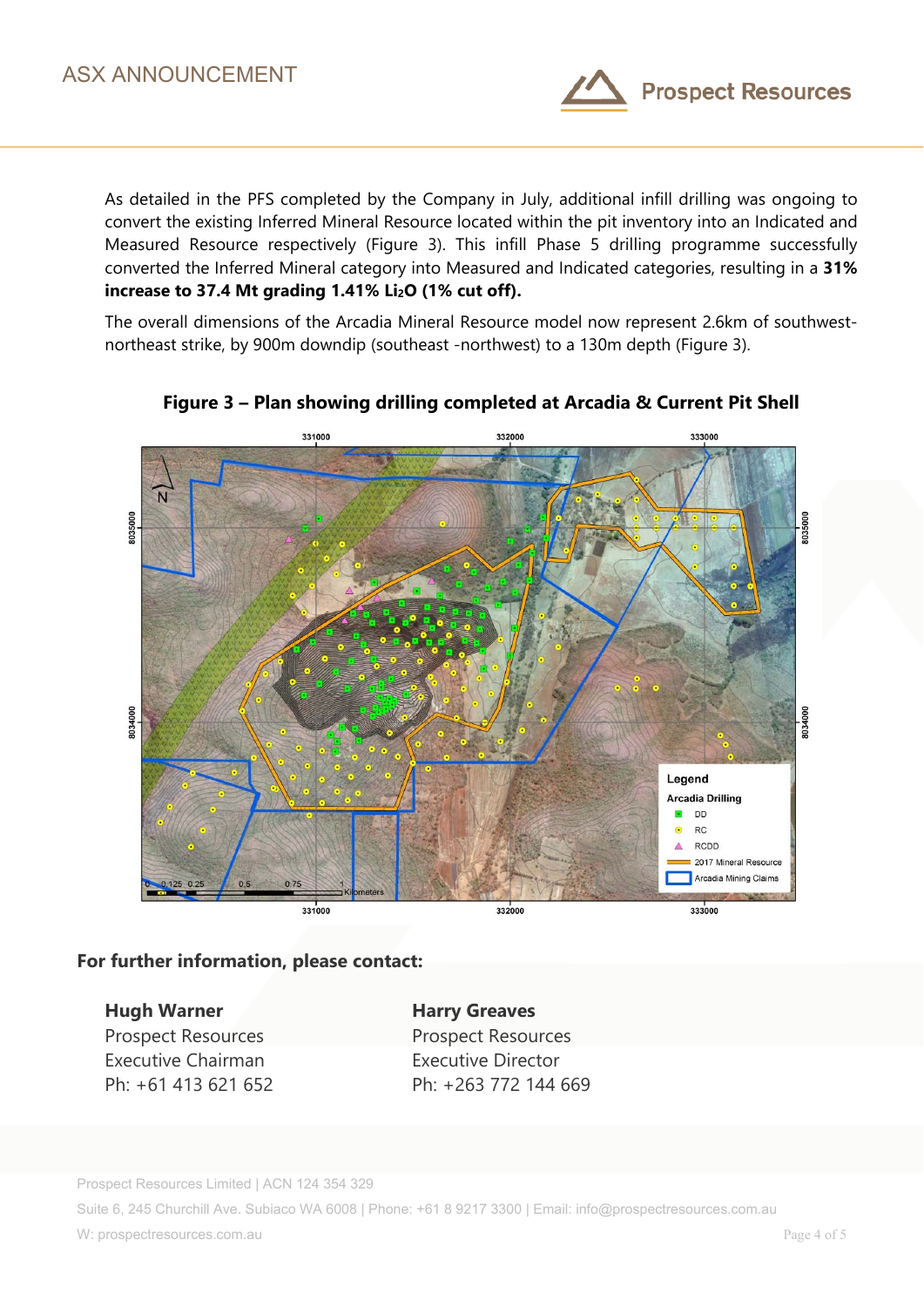

#### **Competent Person's Statement**

The information in this announcement that relates to Exploration Targets and Exploration Results, is based on information compiled by Mr Roger Tyler, a Competent Person who is a member of The Australasian Institute of Mining and Metallurgy and The South African Institute of Mining and Metallurgy. Mr Tyler is the Company's Chief Geologist. Mr Tyler has sufficient experience relevant to the style of mineralisation and type of deposit under consideration and to the activity he is undertaking to qualify as a Competent Person as defined in the 2012 Edition of the "Australasian Code for Reporting of Exploration Results, Mineral Resources and Ore Reserves". Mr Tyler consents to the inclusion in the report of the matters based on his information in the form and context in which it appears.

The information in this announcement that relates to Mineral Resources is based on information compiled by or under the supervision of Ms Gayle Hanssen of Digital Mining Services, Harare Zimbabwe. Ms Hanssen is registered as Professional Scientist with the South African Council for Professional Natural Scientific Professions (SACNASP) which is a Recognised Professional Organisation (RPO). Ms Hanssen is employed by DMS and has sufficient experience which is relevant to the styles of mineralisation and types of deposit under consideration and to the activity which she is undertaking to qualify as a Competent Person as defined in the 2012 Edition of the "Australasian Code for Reporting of Mineral Resources. Ms Hanssen consents to the inclusion in the report of the matters based on her information in the form and context in which it appears.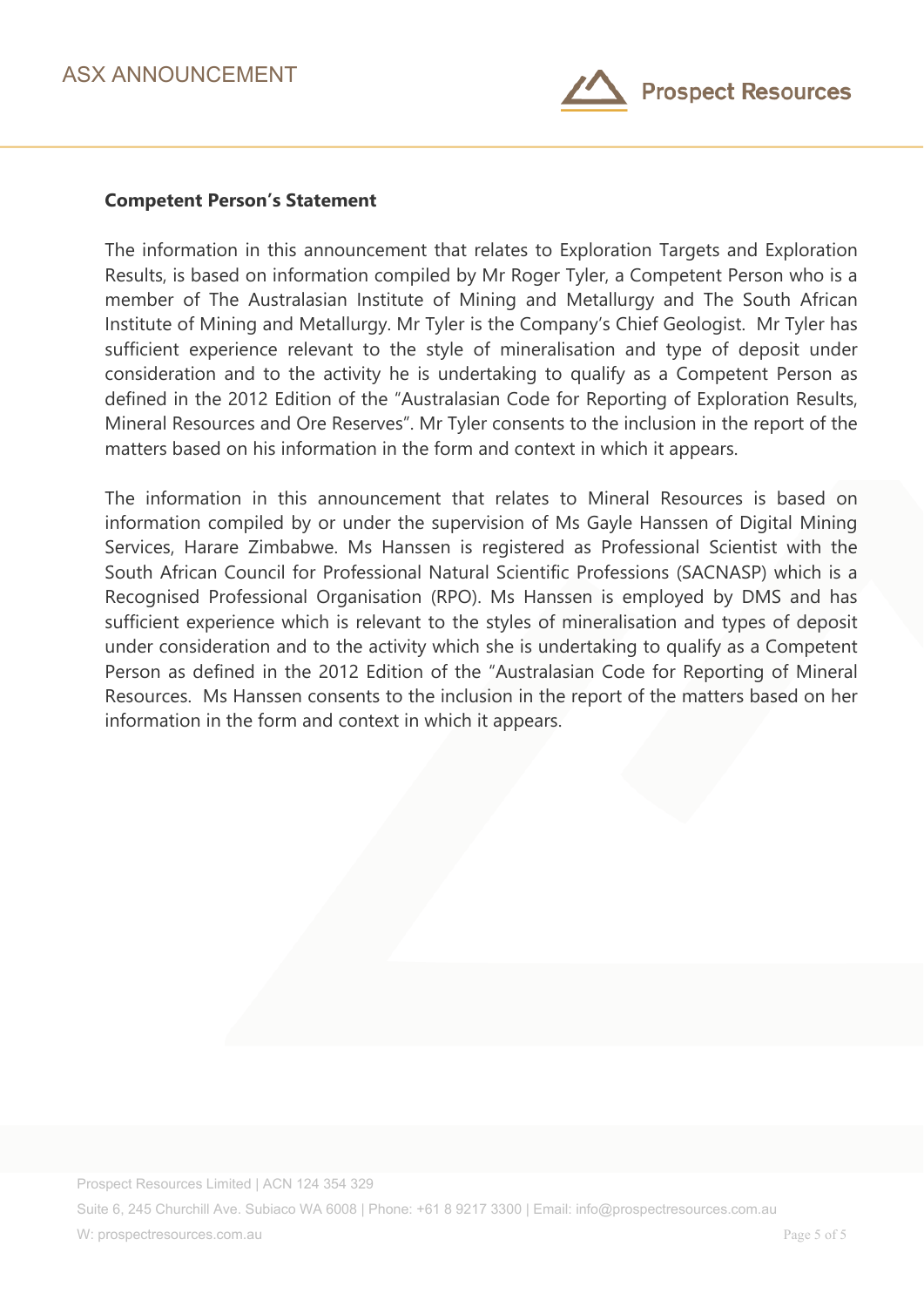# JORC Code, 2012 Edition – Table 1 report template

## Section 1 Sampling Techniques and Data

(Criteria in this section apply to all succeeding sections.)

| <b>Criteria</b>        | <b>JORC Code explanation</b>                                                                                                                                                                                                                                                                                                                                                                                                                                                                                                                                                                                                                                                                                                                                                                                                                                                                                                                                                                                                                                                                     | <b>Commentary</b>                                                                                                                                                                                                                                                                                                                                                                                                                                                                                                                                                                                                                                                                                                                                                                                                                                                                                                                                                                                                                                                                                                                                                                                                                                                                                                                                                                                                                                                                                                                                                                                                                                                                                                                                                                                                                                                                                                                                                                                                                                                                                                       |
|------------------------|--------------------------------------------------------------------------------------------------------------------------------------------------------------------------------------------------------------------------------------------------------------------------------------------------------------------------------------------------------------------------------------------------------------------------------------------------------------------------------------------------------------------------------------------------------------------------------------------------------------------------------------------------------------------------------------------------------------------------------------------------------------------------------------------------------------------------------------------------------------------------------------------------------------------------------------------------------------------------------------------------------------------------------------------------------------------------------------------------|-------------------------------------------------------------------------------------------------------------------------------------------------------------------------------------------------------------------------------------------------------------------------------------------------------------------------------------------------------------------------------------------------------------------------------------------------------------------------------------------------------------------------------------------------------------------------------------------------------------------------------------------------------------------------------------------------------------------------------------------------------------------------------------------------------------------------------------------------------------------------------------------------------------------------------------------------------------------------------------------------------------------------------------------------------------------------------------------------------------------------------------------------------------------------------------------------------------------------------------------------------------------------------------------------------------------------------------------------------------------------------------------------------------------------------------------------------------------------------------------------------------------------------------------------------------------------------------------------------------------------------------------------------------------------------------------------------------------------------------------------------------------------------------------------------------------------------------------------------------------------------------------------------------------------------------------------------------------------------------------------------------------------------------------------------------------------------------------------------------------------|
| Sampling<br>techniques | • Nature and quality of sampling (eg cut channels, random chips, or<br>specific specialised industry standard measurement tools appropriate<br>to the minerals under investigation, such as down hole gamma<br>sondes, or handheld XRF instruments, etc). These examples should<br>not be taken as limiting the broad meaning of sampling.<br>Include reference to measures taken to ensure sample representivity<br>and the appropriate calibration of any measurement tools or systems<br>used.<br>Aspects of the determination of mineralisation that are Material to the<br>Public Report.<br>In cases where 'industry standard' work has been done this would be<br>relatively simple (eg 'reverse circulation drilling was used to obtain 1<br>m samples from which 3 kg was pulverised to produce a 30 g charge<br>for fire assay'). In other cases more explanation may be required,<br>such as where there is coarse gold that has inherent sampling<br>problems. Unusual commodities or mineralisation types (eg<br>submarine nodules) may warrant disclosure of detailed information. | • At the Arcadia Project, the majority of samples were percussion chips<br>generated from a Smith Capital or Thor rig, using a double tube reverse<br>circulation (RC) technique. Samples were collected from the cyclone and riffle<br>split on site before bagging.<br>3 x 3 kg samples were collected every meter in triplicate, one of which was sent<br>for pulverizing and assaying, in addition to a smaller sample retained for<br>reference and logging.<br>For the diamond drill samples, core was marked up on site, and halved with a<br>diamond saw, in a facility close to site. Half of the core (normally left side) was<br>retained for reference purposes.<br>Certified Reference Materials (CRMs) produced by AMIS of Johannesburg,<br>blanks and field duplicates were inserted into each sample batch. (5% of total<br>being CRMs, 5% blanks, 5% field duplicates and 5% laboratory duplicates). This<br>was done by Zimlabs who undertook the sample preparation, as well as blank<br>and CRM insertion, under instruction from Prospect Resources.<br>The AMIS CRMs used were ; AMIS0338; 0.1682% Li, AMIS0339 ; 2.15% Li<br>$\bullet$<br>AMIS0340; 1.43% Li, AMIS0341; 0.4733% Li, AMIS0342; 0.1612% Li,<br>AMIS0343; 0.7016% Li & AMIS0355; 0.7696% Li<br>All samples were taken in Company transport to Zimlabs laboratory in Harare,<br>$\bullet$<br>where they were pulverized to produce a 30g charge and then dispatched by<br>courier to ALS Johannesburg. All samples were analysed by multi-element ICP<br>(ME-MS61, following four acid dissolution. Overlimits on lithium analysed by<br>LiOG63 method (four acid digestion with ICP or AAS finish). All the pulps from<br>holes drilled within the planned new pit area have subsequently been re-<br>submitted for XRD analysis at either ALS, SGS or FT Geolabs. XRD Results from<br>ten batches (796 samples) are available. • All the pulps from holes drilled<br>within the planned new pit area have subsequently been re-submitted for XRD<br>analysis at either ALS, SGS or FT Geolabs. XRD. Results from 23 batches (1,423 |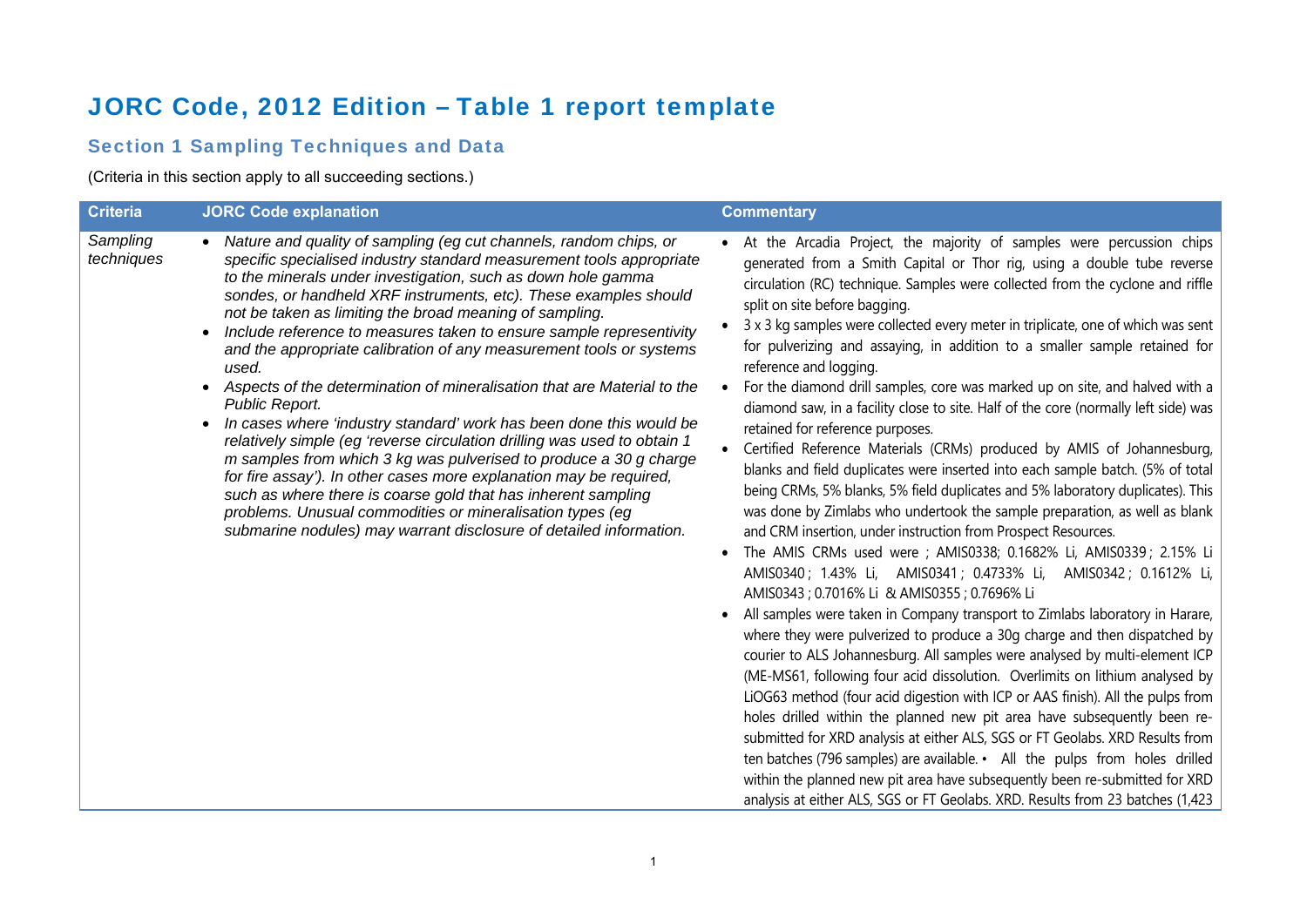| <b>Criteria</b>               | <b>JORC Code explanation</b>                                                                                                                                                                                                                                                                                                                                                          | <b>Commentary</b>                                                                                                                                                                                                                                                                                                                                                                                                                                                                                                                                                                                                                                                                                                                                                                                                                                                                                                                                                                                                                                                                                                                                                                                                                                                                           |
|-------------------------------|---------------------------------------------------------------------------------------------------------------------------------------------------------------------------------------------------------------------------------------------------------------------------------------------------------------------------------------------------------------------------------------|---------------------------------------------------------------------------------------------------------------------------------------------------------------------------------------------------------------------------------------------------------------------------------------------------------------------------------------------------------------------------------------------------------------------------------------------------------------------------------------------------------------------------------------------------------------------------------------------------------------------------------------------------------------------------------------------------------------------------------------------------------------------------------------------------------------------------------------------------------------------------------------------------------------------------------------------------------------------------------------------------------------------------------------------------------------------------------------------------------------------------------------------------------------------------------------------------------------------------------------------------------------------------------------------|
|                               |                                                                                                                                                                                                                                                                                                                                                                                       | samples) are available.                                                                                                                                                                                                                                                                                                                                                                                                                                                                                                                                                                                                                                                                                                                                                                                                                                                                                                                                                                                                                                                                                                                                                                                                                                                                     |
| <b>Drilling</b><br>techniques | Drill type (eg core, reverse circulation, open-hole hammer, rotary air<br>$\bullet$<br>blast, auger, Bangka, sonic, etc) and details (eg core diameter, triple<br>or standard tube, depth of diamond tails, face-sampling bit or other<br>type, whether core is oriented and if so, by what method, etc).                                                                             | Double tube, 5" Reverse Circulation. For Phases 2 - 4, two RC rigs were used. A<br>$\bullet$<br>trailer mounted Smith Capital double tube RC rig was used with a 25 bar<br>(Ingersoll Rand) 2013 compressor. In addition, a Thor truck mounted rig was<br>used, with a 50 bar Atlas Copco compressor. For Phase 5 a Super Rock 5000<br>was used.<br>• 3m rods were used, and the hole air blasted to allow sample recovery via a<br>cyclone every 1m. At total of 188 RC holes (15,145m), plus 9 pre-collars<br>(1,490m) were drilled, and 9,318m from 111 RC holes were used in this<br>estimate.<br>For diamond core drilling, two Atlas Copco CS 14 rigs were used. HQ core was<br>drilled through the first $20 - 30m$ of broken ground. This section was then<br>cased, and drilling proceeded with NQ sized core. A total of 81 DD holes<br>(8622m) were drilled, with 74 DD holes (7,454m) were used in the Mineral<br>Resource estimate. In addition, 11 holes were pre-collared by RC, with four of<br>these being subsequently being tailed with core (1,490m) Four of these (556.m<br>were used in the estimate)<br>25 dedicated metallurgical holes (HQ) were drilled (ACD017, 018, 022,031, 041,<br>045, 046, 047, 048, 05, 055, 066, 068 - 071, and 073 -81) totaling 1,985m. |
| Drill sample<br>recovery      | • Method of recording and assessing core and chip sample recoveries<br>and results assessed.<br>Measures taken to maximise sample recovery and ensure<br>$\bullet$<br>representative nature of the samples.<br>Whether a relationship exists between sample recovery and grade<br>and whether sample bias may have occurred due to preferential<br>loss/gain of fine/coarse material. | • RC chip samples were bagged directly from the cyclone, and immediately<br>weighed; virtually all samples weighed more than 30kg, averaging 35kg. A<br>calculated recovery of around of 85% was achieved.<br>The sample was then riffle split to produce 3 subsamples (a primary, field<br>duplicate and reference sample) of approximately 3kg each.<br>Material seems largely homogenous, and no relationship has been detected<br>between grain size and assayed grade. Results from the 41 lab duplicates<br>generated from the milled core, in the Phase 3 samples show a correlation of<br>over 99%, and an under read, bias of less than 10%, which is not considered<br>material.<br>• The average core loss across the un-weathered portions of the phase 3 DD<br>holes is 3.7%. The vast majority of this loss occurring in the first 20m of<br>weathered ground. The core loss through the pegmatites is less than 2%. For                                                                                                                                                                                                                                                                                                                                                      |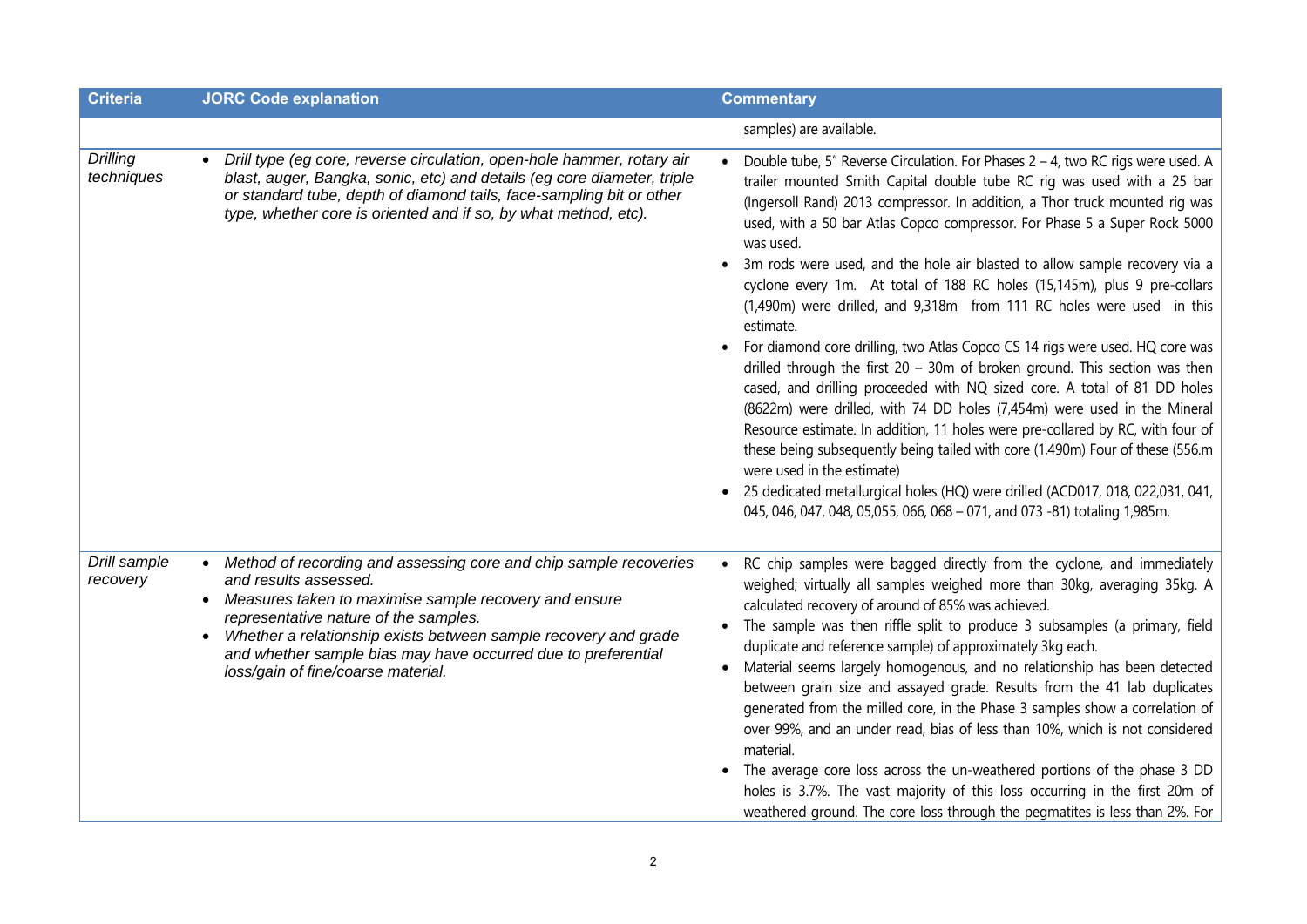| <b>Criteria</b>                                         | <b>JORC Code explanation</b>                                                                                                                                                                                                                                                                                                                                                                                                            | <b>Commentary</b>                                                                                                                                                                                                                                                                                                                                                                                                                                                                                                                                                                                                                                                                                                                                                                                                                                                                                                                                                                                                                                                                                                                                                                                                                                                  |
|---------------------------------------------------------|-----------------------------------------------------------------------------------------------------------------------------------------------------------------------------------------------------------------------------------------------------------------------------------------------------------------------------------------------------------------------------------------------------------------------------------------|--------------------------------------------------------------------------------------------------------------------------------------------------------------------------------------------------------------------------------------------------------------------------------------------------------------------------------------------------------------------------------------------------------------------------------------------------------------------------------------------------------------------------------------------------------------------------------------------------------------------------------------------------------------------------------------------------------------------------------------------------------------------------------------------------------------------------------------------------------------------------------------------------------------------------------------------------------------------------------------------------------------------------------------------------------------------------------------------------------------------------------------------------------------------------------------------------------------------------------------------------------------------|
|                                                         |                                                                                                                                                                                                                                                                                                                                                                                                                                         | the Phase 3 DD holes, the core loss through the un-weathered portions is 1.3%<br>• The overall average Li grade of the 2093 RC chip samples is 0.30% v 0.31% for<br>the 1781 DD samples. As there is only a partial overlap in the RC and DD<br>drilling 'grids', it is not possible at this stage to make a definitive statistical<br>comparison, to determine if this is geological in origin or as a result of the<br>drilling method.<br>RC hole ACR167 was drilled as a twin of DD hole; ACD050. In comparison;<br>ACR167: Mean grade 1.51% Li2O, Main Pegmatite 1.58% over 5m. Lower<br>$\circ$<br>Main Pegmatite 1.73% over 10m.<br>ACD050: Mean grade 1.47% Li2O, Main Pegmatite 1.46% over 4.4m.<br>Lower Main Pegmatite 1.65% over 12m.                                                                                                                                                                                                                                                                                                                                                                                                                                                                                                                  |
| Logging                                                 | Whether core and chip samples have been geologically and<br>$\bullet$<br>geotechnically logged to a level of detail to support appropriate<br>Mineral Resource estimation, mining studies and metallurgical<br>studies.<br>Whether logging is qualitative or quantitative in nature. Core (or<br>$\bullet$<br>costean, channel, etc) photography.<br>The total length and percentage of the relevant intersections logged.<br>$\bullet$ | A sample of the RC chips was washed and retained in a chip tray. Chip samples<br>$\bullet$<br>have been geologically logged at 1m intervals, with data recorded in<br>spreadsheet format using standardized codes. Sample weight, moisture<br>content, lithologies, texture, structure, induration, alteration, oxidation and<br>mineralisation were recorded.<br>Specific gravities (SGs) were measured at Zimlabs using the Archimedes<br>$\bullet$<br>method and at SGS laboratories in Harare, using a pycnometer.<br>All drill core has been lithologically logged and had first pass batch geotech<br>logging done (RQD) on site. At a nearby Company facility, detailed structural<br>logging and field SG measurements were made, using the Archimedes<br>(displacement in water) method. The SG determinations were made on a<br>representative material of waste and mineralized pegmatites from every meter<br>in each borehole.<br>• The work is undertaken according Prospect Resources' standard<br>procedures and practices, which are in line with international best practice, and<br>overseen by the CP. The CP considers that the level of detail and quality of the<br>work is appropriate to support the current Mineral Resource estimation. |
| Sub-sampling<br>techniques<br>and sample<br>preparation | If core, whether cut or sawn and whether quarter, half or all core<br>$\bullet$<br>taken.<br>• If non-core, whether riffled, tube sampled, rotary split, etc and<br>whether sampled wet or dry.<br>• For all sample types, the nature, quality and appropriateness of the                                                                                                                                                               | RC samples were bagged straight from the cyclone. An average of 35kg of<br>sample was produced per meter.<br>The dry samples were split using a 3-stage riffle splitter, with three, 3kg<br>samples being collected per 1m interval. Excess material was dumped in a                                                                                                                                                                                                                                                                                                                                                                                                                                                                                                                                                                                                                                                                                                                                                                                                                                                                                                                                                                                               |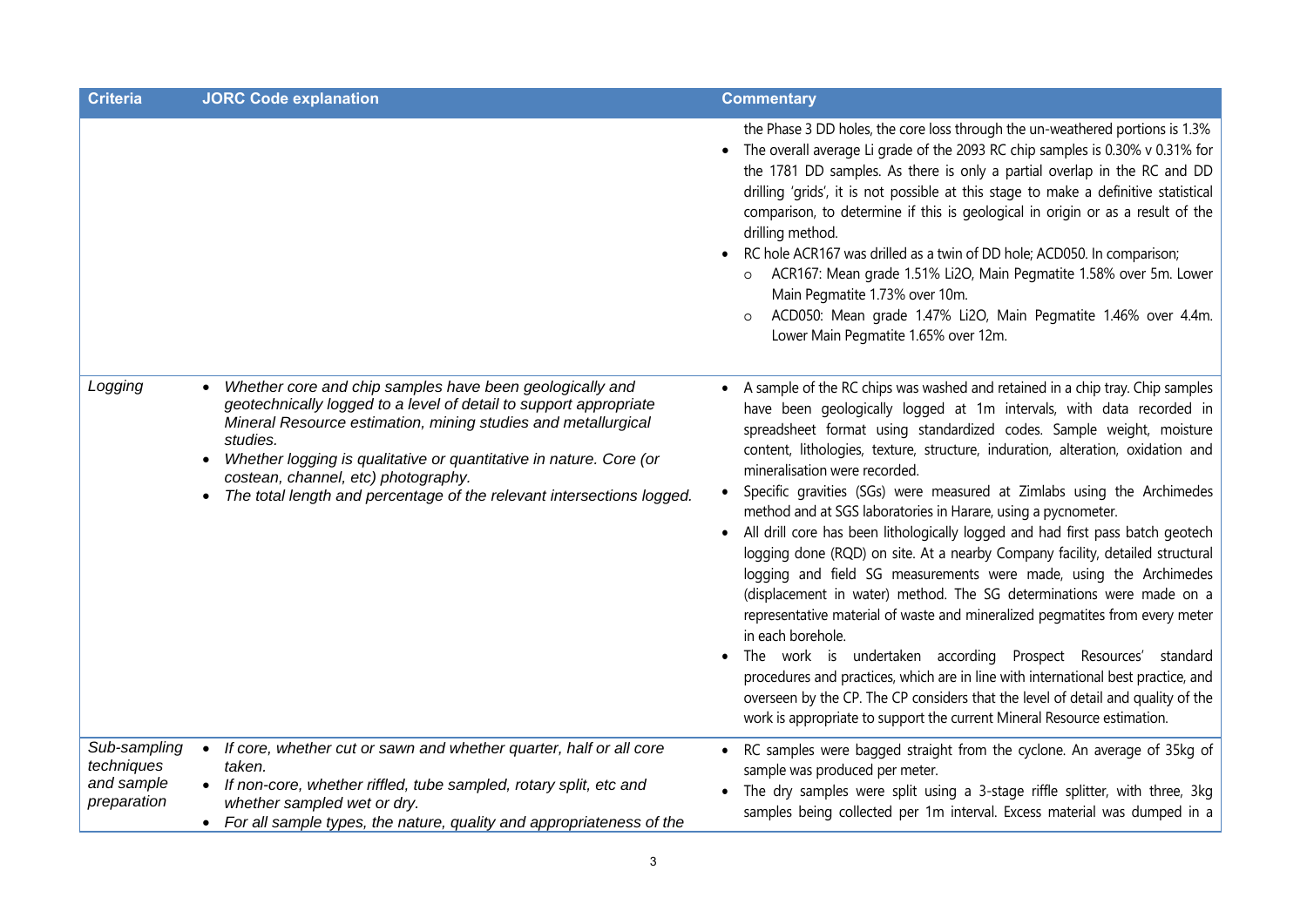| <b>Criteria</b>                                        | <b>JORC Code explanation</b>                                                                                                                                                                                                                                                                                                                                                                                                                                                                                                                                                                                                | <b>Commentary</b>                                                                                                                                                                                                                                                                                                                                                                                                                                                                                                                                                                                                                                                                                                                                                                                                                                                                                                                                                                                                                                                                                                                                                                                                                                                                                                                                                                                                                                                                                                                                                                                                                                                                                                           |
|--------------------------------------------------------|-----------------------------------------------------------------------------------------------------------------------------------------------------------------------------------------------------------------------------------------------------------------------------------------------------------------------------------------------------------------------------------------------------------------------------------------------------------------------------------------------------------------------------------------------------------------------------------------------------------------------------|-----------------------------------------------------------------------------------------------------------------------------------------------------------------------------------------------------------------------------------------------------------------------------------------------------------------------------------------------------------------------------------------------------------------------------------------------------------------------------------------------------------------------------------------------------------------------------------------------------------------------------------------------------------------------------------------------------------------------------------------------------------------------------------------------------------------------------------------------------------------------------------------------------------------------------------------------------------------------------------------------------------------------------------------------------------------------------------------------------------------------------------------------------------------------------------------------------------------------------------------------------------------------------------------------------------------------------------------------------------------------------------------------------------------------------------------------------------------------------------------------------------------------------------------------------------------------------------------------------------------------------------------------------------------------------------------------------------------------------|
|                                                        | sample preparation technique.<br>Quality control procedures adopted for all sub-sampling stages to<br>$\bullet$<br>maximise representivity of samples.<br>Measures taken to ensure that the sampling is representative of the in<br>$\bullet$<br>situ material collected, including for instance results for field<br>duplicate/second-half sampling.<br>Whether sample sizes are appropriate to the grain size of the material<br>being sampled.                                                                                                                                                                           | landfill.<br>For RC chip samples, field duplicates were produced every 20th sample.<br>The 3kg samples were crushed and milled (90%, pass -75µm) at the Zimlabs<br>Laboratory. Pulp duplicates, blanks and standard material (produced by AMIS)<br>were inserted in identical packets to the samples, one per 20 normal samples<br>for each of the blanks, standards and lab duplicates. This was done under the<br>supervision of a qualified geologist or experienced geotechnician from<br>Prospect Resources.<br>DD Core was split in half with a diamond saw. Half was sampled for assay,<br>respecting lithological boundaries up to a maximum sample length of a meter.<br>The other half of core (normally left side) was retained for reference purposes.                                                                                                                                                                                                                                                                                                                                                                                                                                                                                                                                                                                                                                                                                                                                                                                                                                                                                                                                                          |
| Quality of<br>assay data<br>and<br>laboratory<br>tests | The nature, quality and appropriateness of the assaying and<br>laboratory procedures used and whether the technique is considered<br>partial or total.<br>• For geophysical tools, spectrometers, handheld XRF instruments, etc,<br>the parameters used in determining the analysis including instrument<br>make and model, reading times, calibrations factors applied and their<br>derivation, etc.<br>Nature of quality control procedures adopted (eg standards, blanks,<br>duplicates, external laboratory checks) and whether acceptable levels<br>of accuracy (ie lack of bias) and precision have been established. | All samples were analysed by multi-element ICP (ME-MS61). Over limits (> on<br>lithium analysed by LiOG63 method, after four acid dissolution. All assays were<br>performed at ALS Vancouver.<br>For QAQC a 10% tolerance on CRM & duplicate results was permitted. Of the<br>41 Phase 1 and 2 blank samples inserted, only one was deemed necessary for<br>re-assay. Of the 53 CRMs assayed only three fell outside the acceptable range,<br>and sent for re-assay.<br>Out of 55 pulps produced from field duplicates, 15 fell outside acceptable<br>limits. An investigation identified that the issue was Zimlabs duplicating the<br>wrong sample. One of their staff had become use to duplicating the preceding<br>sample, irrespective of what was requested by Prospect Resources staff.<br>The affected samples were re-assayed and subsequent results reported were<br>considered acceptable. Following the discovery of this issue with Zimlabs, a<br>Prospect Resources technician now follows each batch through the lab, and<br>supervises insertion of standards.<br>For the Phase 3 results all assayed at ALS, there were very few issues. Of 84<br>$\bullet$<br>CRMs submitted with the DD samples all returned values within acceptable<br>limits for lithium. As per previous releases, the five samples of AMIS340, again<br>under-read on Ta. This issue can be confidently linked to the dissolution<br>methods used by both ALS (and Genalysis on their check samples) being<br>unsuitable for total extraction of sample type.<br>For the Phase 4 results, the 49 blank samples all returned acceptable results. Of<br>the 44 CRMs, 5 of the samples, has variations from the theoretical values of |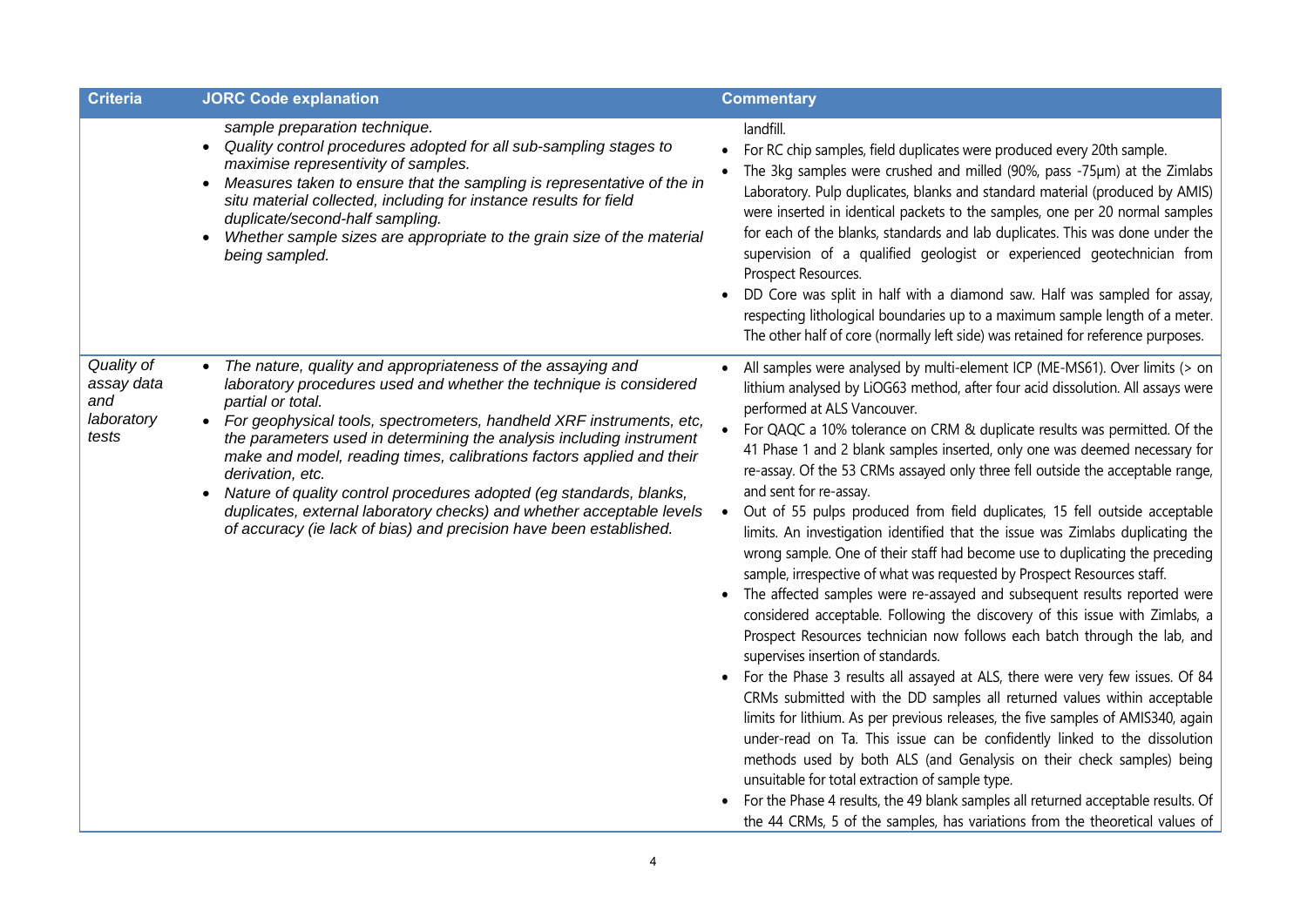| <b>Criteria</b>                             | <b>JORC Code explanation</b>                                                                                                                                                                                                                                                                                                 | <b>Commentary</b>                                                                                                                                                                                                                                                                                                                                                                                                                                                                                                                                                                                                                                                                                                                                                                                                                                                                                                                                                                                                                                                                                                                                                                                                                        |
|---------------------------------------------|------------------------------------------------------------------------------------------------------------------------------------------------------------------------------------------------------------------------------------------------------------------------------------------------------------------------------|------------------------------------------------------------------------------------------------------------------------------------------------------------------------------------------------------------------------------------------------------------------------------------------------------------------------------------------------------------------------------------------------------------------------------------------------------------------------------------------------------------------------------------------------------------------------------------------------------------------------------------------------------------------------------------------------------------------------------------------------------------------------------------------------------------------------------------------------------------------------------------------------------------------------------------------------------------------------------------------------------------------------------------------------------------------------------------------------------------------------------------------------------------------------------------------------------------------------------------------|
|                                             |                                                                                                                                                                                                                                                                                                                              | between 10 and 15%, but these were not considered significant. All of the 30<br>laboratory duplicates returned acceptable results. Of the 44 field duplicates,<br>eight of the samples returned a variation of greater than 10%, but five of the<br>samples were very low grade and therefore not considered significant. Three of<br>the samples failed again on re-assaying, and it was determined that this was<br>likely due to the wrong samples being duplicated in the field.<br>For the Phase 5 results received to date, the five blanks, five CRMs and five lab<br>duplicates all returned results within acceptable limits. A mixing of one filed<br>duplicate sample has evidently been made, and this is being re-assayed.<br>The conclusion is that ALS accuracy is considered good and, Zimlabs sample<br>preparation procedures were acceptable.<br>Three batches of Round Robin checks (124 samples) have been undertaken at<br>Zimlabs in Harare, (which have returned an 85% correlation). Additional check<br>samples were analysed for Li and Ta, satisfactorily at Genalysis - Intertek in<br>Perth, Australia as Round Robin checks.                                                                              |
| Verification of<br>sampling and<br>assaying | The verification of significant intersections by either independent or<br>$\bullet$<br>alternative company personnel.<br>The use of twinned holes.<br>Documentation of primary data, data entry procedures, data<br>verification, data storage (physical and electronic) protocols.<br>Discuss any adjustment to assay data. | Prospect Resources' Chief Geologist was on site during most of the drilling and<br>sample pre-preparation. The significant intersections and geological were also<br>shown to Zimbabwe Geological Survey staff and checked by an MSA Geologist<br>CP (Michael Cronwright).<br>All hard copies of data are retained at the Prospect Resource Exploration<br>offices. All electronic data resides in Excel™ format on the office desktop, with<br>back-ups retained on hard-drives in a safe, and in an Access™ database in a<br>data cloud offsite.<br>No drillholes from the current campaign have been twinned but 4 holes from<br>$\bullet$<br>the current campaign were designed to twin historically drilled holes from the<br>1970's. No logging or assays are available from this old data.<br>Logging and assay data captured electronically on Excel™ spreadsheet, and<br>subsequently imported into an Access™ database.<br>All assay results reported as Li ppm and over limits (>5,000ppm) as %, adjusted<br>to the same units and expressed as Li <sub>2</sub> O %. Similarly, Ta assays are reported in<br>ppm, but expressed as Ta <sub>2</sub> O <sub>5</sub> . Fe <sub>2</sub> O <sub>3</sub> assays were reported in %. |
| Location of<br>data points                  | Accuracy and quality of surveys used to locate drill holes (collar and<br>down-hole surveys), trenches, mine workings and other locations<br>used in Mineral Resource estimation.                                                                                                                                            | All drill holes were surveyed completed with down-hole survey tool using an<br>$\bullet$<br>Azimuth Point System (APS) Single Shot survey method down-hole instrument                                                                                                                                                                                                                                                                                                                                                                                                                                                                                                                                                                                                                                                                                                                                                                                                                                                                                                                                                                                                                                                                    |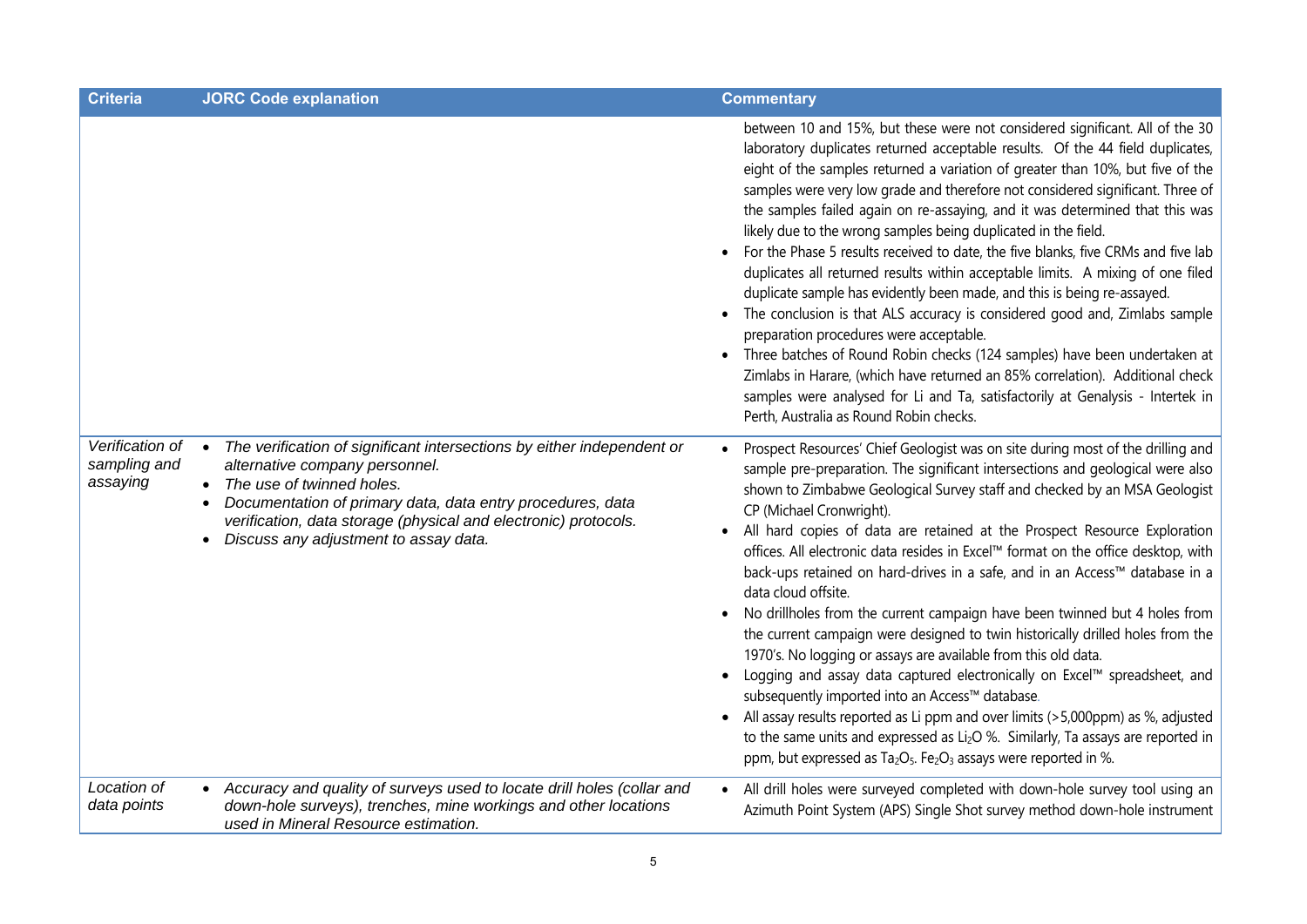| <b>Criteria</b>                                                     | <b>JORC Code explanation</b>                                                                                                                                                                                                                                                                                                                                                                      | <b>Commentary</b>                                                                                                                                                                                                                                                                                                                                                                                                                                                                                                                                                                                                       |
|---------------------------------------------------------------------|---------------------------------------------------------------------------------------------------------------------------------------------------------------------------------------------------------------------------------------------------------------------------------------------------------------------------------------------------------------------------------------------------|-------------------------------------------------------------------------------------------------------------------------------------------------------------------------------------------------------------------------------------------------------------------------------------------------------------------------------------------------------------------------------------------------------------------------------------------------------------------------------------------------------------------------------------------------------------------------------------------------------------------------|
|                                                                     | Specification of the grid system used.<br>$\bullet$<br>Quality and adequacy of topographic control.                                                                                                                                                                                                                                                                                               | at a minimum of every 30m and measured relative to magnetic North. These<br>measurements have been converted from magnetic to Arc1950 UTM Zone 36<br>South values. No significant hole deviation is evident in plan or section.<br>All collar positions have been surveyed using a High Target DGPS system, from<br>Fundira Surveys. The topography in the greater project area was surveyed to<br>30cm accuracy using a Leica 1600 DGPS. Permanent survey reference beacons<br>have been erected on site.<br>All surveys were done in the WGS84 datum on grid UTM 36S, and<br>subsequently converted to ARC1950 datum. |
| Data spacing<br>and<br>distribution                                 | Data spacing for reporting of Exploration Results.<br>Whether the data spacing and distribution is sufficient to establish the<br>degree of geological and grade continuity appropriate for the Mineral<br>Resource and Ore Reserve estimation procedure(s) and<br>classifications applied.<br>Whether sample compositing has been applied.                                                       | Phase $1 - 5$ drill holes were drilled at an average of 75m intervals along strike<br>and down dip of the pegmatites. This was sufficient to establish confidence in<br>geological and grade continuity and appropriate for the Mineral Resource<br>classification applied,<br>The approximate grid for along strike and down dip drilling was extended to<br>approaching 100m for the subsequent drilling phases.                                                                                                                                                                                                      |
| Orientation of<br>data in<br>relation to<br>geological<br>structure | Whether the orientation of sampling achieves unbiased sampling of<br>possible structures and the extent to which this is known, considering<br>the deposit type.<br>If the relationship between the drilling orientation and the orientation<br>$\bullet$<br>of key mineralised structures is considered to have introduced a<br>sampling bias, this should be assessed and reported if material. | Mineralised structures are shallow dipping (10° northwest) pegmatites hosted<br>within meta-basalts and drilling was planned to intersect these structures<br>perpendicularly (drilled at -80 to the southeast)<br>Though the target pegmatites can show considerable mineralogical and to a<br>$\bullet$<br>lesser extent grade variation, the geology is relatively simple.                                                                                                                                                                                                                                           |
| Sample<br>security                                                  | The measures taken to ensure sample security.                                                                                                                                                                                                                                                                                                                                                     | RC and core samples were placed in sealed bags to prevent movement and<br>$\bullet$<br>mixing. Minimal preparation was done on site. Samples were transported in<br>company vehicles accompanied by a senior technician to the pre-preparation<br>laboratory (Zimlabs)                                                                                                                                                                                                                                                                                                                                                  |
| Audits or<br>reviews                                                | The results of any audits or reviews of sampling techniques and data.<br>$\bullet$                                                                                                                                                                                                                                                                                                                | The Resource CP (Ms Gayle Hanssen of DMS), is continually auditing sampling<br>$\bullet$<br>and logging practices.                                                                                                                                                                                                                                                                                                                                                                                                                                                                                                      |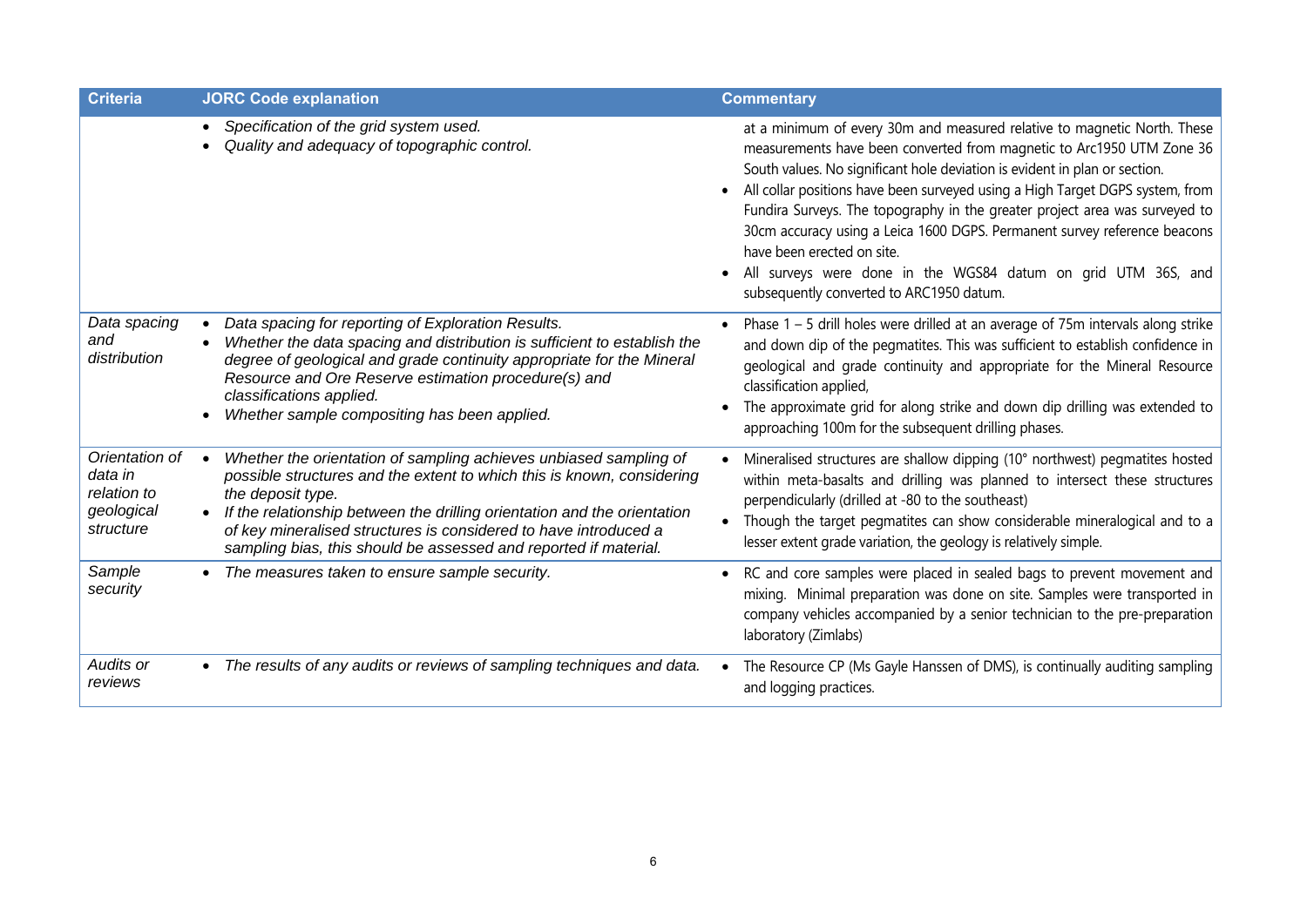## Section 2 Reporting of Exploration Results

(Criteria listed in the preceding section also apply to this section.)

| <b>Criteria</b>                                  | <b>JORC Code explanation</b>                                                                                                                                                                                                                                                                                                                                                                                                              | <b>Commentary</b>                                                                                                                                                                                                                                                                                                                                                                                                                                                                                                                                                                                                                                                                                                                     |
|--------------------------------------------------|-------------------------------------------------------------------------------------------------------------------------------------------------------------------------------------------------------------------------------------------------------------------------------------------------------------------------------------------------------------------------------------------------------------------------------------------|---------------------------------------------------------------------------------------------------------------------------------------------------------------------------------------------------------------------------------------------------------------------------------------------------------------------------------------------------------------------------------------------------------------------------------------------------------------------------------------------------------------------------------------------------------------------------------------------------------------------------------------------------------------------------------------------------------------------------------------|
| Mineral<br>tenement and<br>land tenure<br>status | • Type, reference name/number, location and ownership including<br>agreements or material issues with third parties such as joint<br>ventures, partnerships, overriding royalties, native title interests,<br>historical sites, wilderness or national park and environmental<br>settings.<br>The security of the tenure held at the time of reporting along with any<br>known impediments to obtaining a licence to operate in the area. | · Arcadia V, Arcadia H, Arcadia I, Arcadia L, Arcadia 2V, Arcadia Tr and Arcadia L<br>claims, held by Examix Investments (Pvt) Limited, which is 70% owned by<br>Prospect Resources and 30% by local partners.<br>No environmental or land title issues or impediments. EIA certificate of approval<br>granted by the Environmental Management Agency, to cover all of the<br>company's exploration activities.<br>Rural farmland - fallow, effectively defunct commercial farm.                                                                                                                                                                                                                                                      |
| Exploration<br>done by other<br>parties          | Acknowledgment and appraisal of exploration by other parties.                                                                                                                                                                                                                                                                                                                                                                             | Two rounds of historical drilling were done. Three EXT holes were drilled in 1969<br>with support from the Geological Survey of Zimbabwe, at the site of the historic<br>pit. These logs are available, and the lithologies observed are consistent with<br>that seen by Prospect Resources' drilling.<br>The sites of at least 10 previously drilled NQ sized boreholes have also been<br>identified in the field. The detailed records of this programme have been lost. But<br>the work done in the late 1970's by Rand Mines, was recorded by the Geological<br>Survey in their 1989 Harare bulletin, where an estimate of 18Mt is recorded.                                                                                      |
| Geology                                          | Deposit type, geological setting and style of mineralisation.                                                                                                                                                                                                                                                                                                                                                                             | The deposit comprises a number of pegmatites hosted in meta-basalts of the<br>Arcturus Formation within the Harare Greenstone Belt.<br>The pegmatites belong to the Petalite subclass of the Rare-Element pegmatite<br>deposit class and belong to the LCT pegmatite family.<br>The pegmatites are poorly to moderately zoned (but not symmetrically or<br>asymmetrically zoned and have no quartz core). The main lithium bearing<br>minerals are dominantly petalite and spodumene, with sub-ordinate eucryptite,<br>bikitaite, and minor lepidolite. In addition, disseminated tantalite is present.<br>Gangue minerals are quartz, alkali feldspars and muscovite.<br>The pegmatites strike 045° and dip at 10° to the northwest. |
| Drill hole<br><b>Information</b>                 | A summary of all information material to the understanding of the<br>exploration results including a tabulation of the following information<br>for all Material drill holes:<br>easting and northing of the drill hole collar<br>elevation or RL (Reduced Level - elevation above sea level in<br>$\circ$                                                                                                                                | • See Appendix I                                                                                                                                                                                                                                                                                                                                                                                                                                                                                                                                                                                                                                                                                                                      |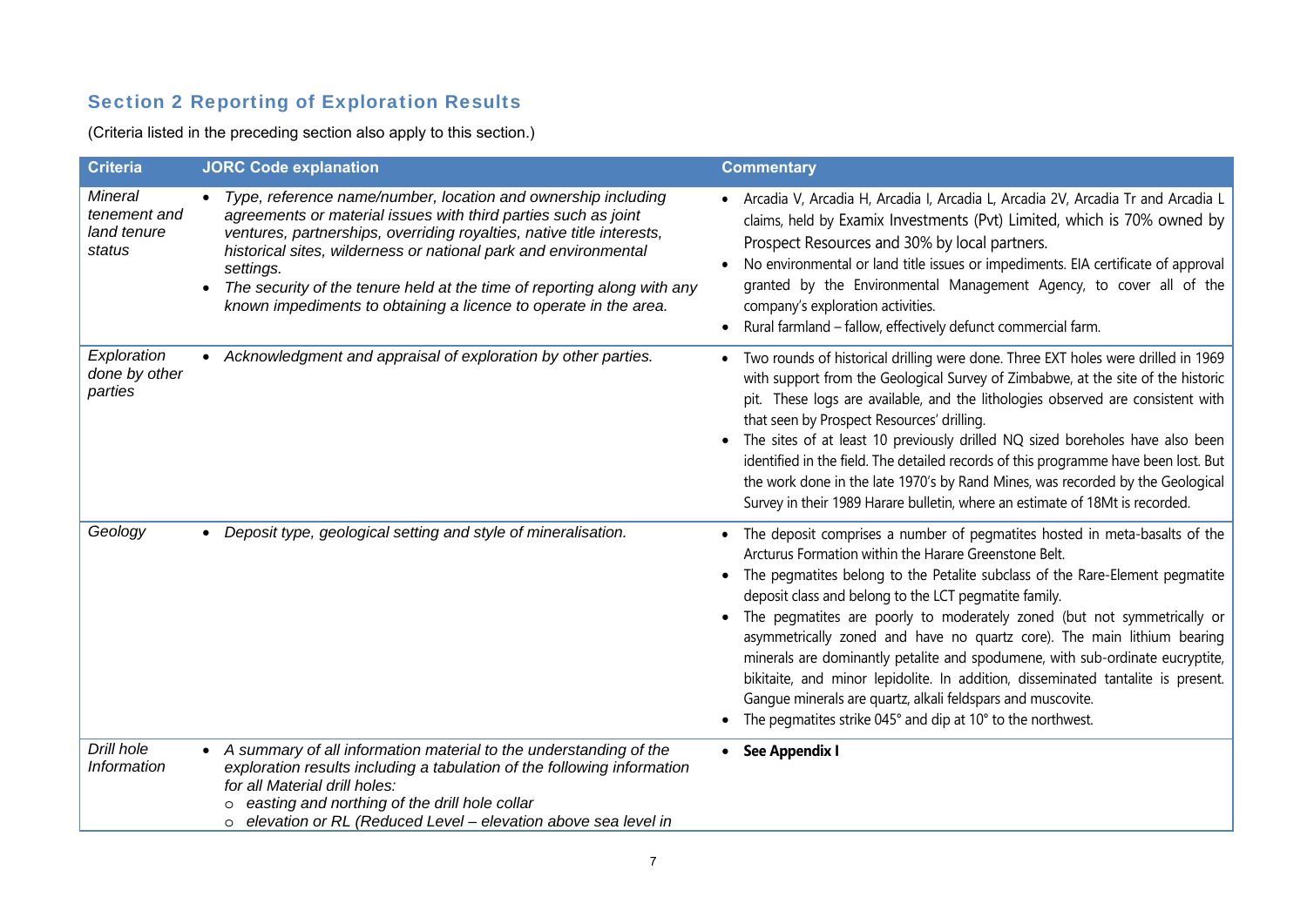| <b>Criteria</b>                                                                 | <b>JORC Code explanation</b>                                                                                                                                                                                                                                                                                                                                                                                                                                                                                                                                                                 | <b>Commentary</b>                                                                                                                                                                                                                                                                                                                                                                                                                                                                                                                                                                                                                                                                                                                                                                                                                                                                                   |
|---------------------------------------------------------------------------------|----------------------------------------------------------------------------------------------------------------------------------------------------------------------------------------------------------------------------------------------------------------------------------------------------------------------------------------------------------------------------------------------------------------------------------------------------------------------------------------------------------------------------------------------------------------------------------------------|-----------------------------------------------------------------------------------------------------------------------------------------------------------------------------------------------------------------------------------------------------------------------------------------------------------------------------------------------------------------------------------------------------------------------------------------------------------------------------------------------------------------------------------------------------------------------------------------------------------------------------------------------------------------------------------------------------------------------------------------------------------------------------------------------------------------------------------------------------------------------------------------------------|
|                                                                                 | meters) of the drill hole collar<br>dip and azimuth of the hole<br>$\circ$<br>down hole length and interception depth<br>$\circ$<br>o hole length.<br>If the exclusion of this information is justified on the basis that the<br>$\bullet$<br>information is not Material and this exclusion does not detract from<br>the understanding of the report, the Competent Person should clearly<br>explain why this is the case.                                                                                                                                                                  |                                                                                                                                                                                                                                                                                                                                                                                                                                                                                                                                                                                                                                                                                                                                                                                                                                                                                                     |
| Data<br>aggregation<br>methods                                                  | In reporting Exploration Results, weighting averaging techniques,<br>maximum and/or minimum grade truncations (eg cutting of high<br>grades) and cut-off grades are usually Material and should be stated.<br>Where aggregate intercepts incorporate short lengths of high grade<br>$\bullet$<br>results and longer lengths of low grade results, the procedure used<br>for such aggregation should be stated and some typical examples of<br>such aggregations should be shown in detail.<br>The assumptions used for any reporting of metal equivalent values<br>should be clearly stated. | Borehole intersections were reported using downhole length weighted<br>averaging methods. No maximum or minimum grade truncations were used. The<br>mineralisation is constrained to within the pegmatites.<br>For this Mineral Resource estimate, two estimates were made, one using a cut-<br>off grade of the statistically determined 0.2% Li <sub>2</sub> O, and a second using a more<br>realistic mining cut off, of 1% Li <sub>2</sub> O.                                                                                                                                                                                                                                                                                                                                                                                                                                                   |
| Relationship<br>between<br>mineralisation<br>widths and<br>intercept<br>lengths | These relationships are particularly important in the reporting of<br><b>Exploration Results.</b><br>If the geometry of the mineralisation with respect to the drill hole<br>$\bullet$<br>angle is known, its nature should be reported.<br>• If it is not known and only the down hole lengths are reported, there<br>should be a clear statement to this effect (eg 'down hole length, true<br>width not known').                                                                                                                                                                          | All drill holes were drilled with an azimuth of 135°. The dip of all the holes is -80°,<br>$\bullet$<br>planned to intersect the pegmatites perpendicularly.<br>Virtually all holes intersected the pegmatites as planned, though the pegmatites<br>do bifurcate and vary in thickness. There are remarkably little structural<br>complications in the area. A series of northeast - southwest striking faults cut the<br>ore body, but with little apparent displacement.<br>The NNE trending Mashonganyika fault zone which forms the river valley to the<br>east of the current planned pit, has resulted in blocks of Main Pegmatite being<br>down faulted and preserved from erosion. Detailed analysis of the multi-element<br>geochemistry is underway, but it appears that this fault zone has accentuated<br>surficial geochemical leaching of certain of the elements; including lithium. |
| Diagrams                                                                        | Appropriate maps and sections (with scales) and tabulations of<br>intercepts should be included for any significant discovery being<br>reported These should include, but not be limited to a plan view of                                                                                                                                                                                                                                                                                                                                                                                   | Maps and cross sections are attached in the body of the report                                                                                                                                                                                                                                                                                                                                                                                                                                                                                                                                                                                                                                                                                                                                                                                                                                      |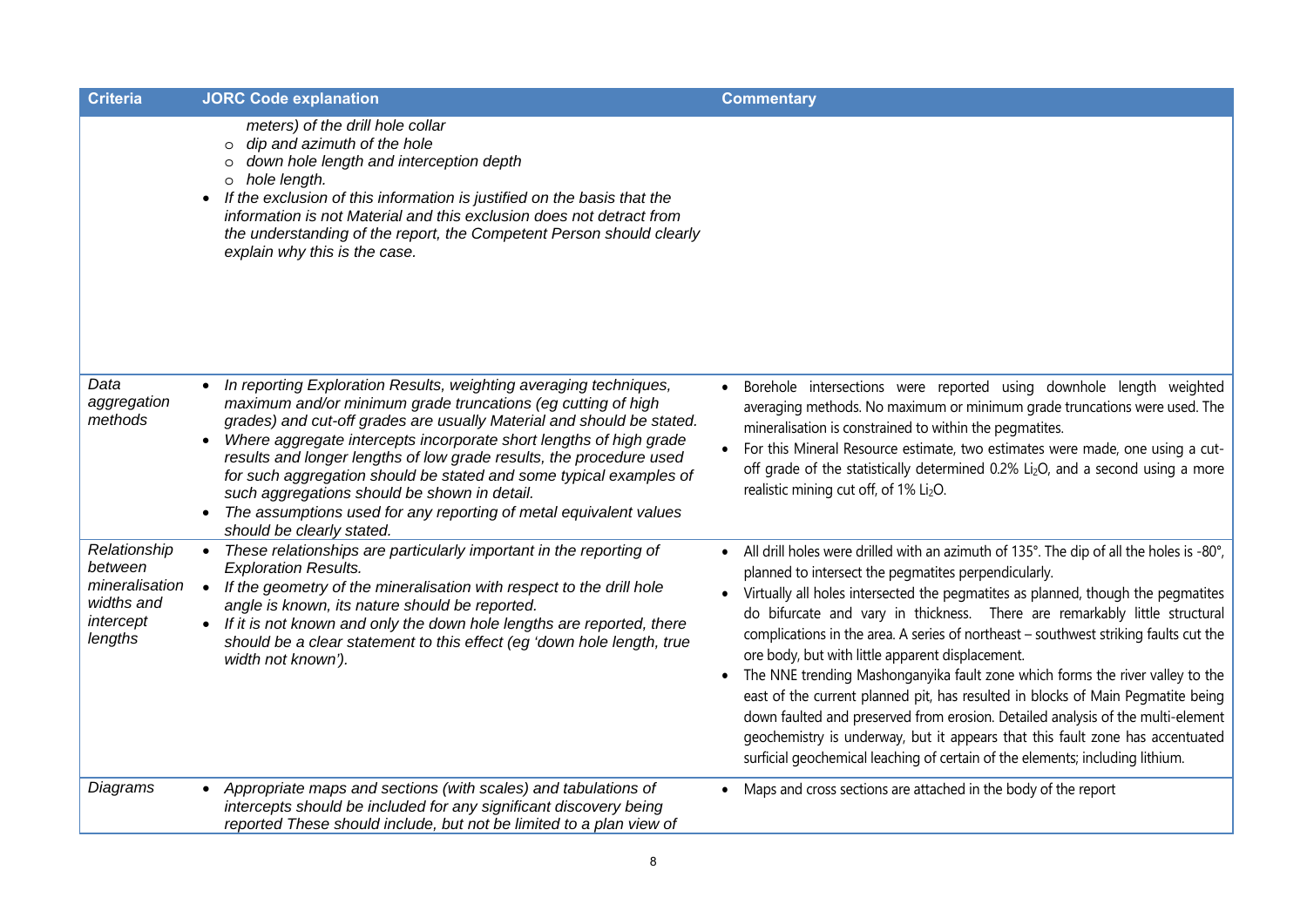| <b>Criteria</b>                             | <b>JORC Code explanation</b>                                                                                                                                                                                                                                                                                                                                                                         | <b>Commentary</b>                                                                                                                                                                                                                                                                                                                                                                                                                                                                                                                                                                                                                            |
|---------------------------------------------|------------------------------------------------------------------------------------------------------------------------------------------------------------------------------------------------------------------------------------------------------------------------------------------------------------------------------------------------------------------------------------------------------|----------------------------------------------------------------------------------------------------------------------------------------------------------------------------------------------------------------------------------------------------------------------------------------------------------------------------------------------------------------------------------------------------------------------------------------------------------------------------------------------------------------------------------------------------------------------------------------------------------------------------------------------|
| Balanced<br>reporting                       | drill hole collar locations and appropriate sectional views.<br>Where comprehensive reporting of all Exploration Results is not<br>practicable, representative reporting of both low and high grades<br>and/or widths should be practiced to avoid misleading reporting of<br><b>Exploration Results.</b>                                                                                            | The Company states that all results have been reported and comply with<br>balanced reporting.                                                                                                                                                                                                                                                                                                                                                                                                                                                                                                                                                |
| Other<br>substantive<br>exploration<br>data | Other exploration data, if meaningful and material, should be reported<br>including (but not limited to): geological observations; geophysical<br>survey results; geochemical survey results; bulk samples - size and<br>method of treatment; metallurgical test results; bulk density,<br>groundwater, geotechnical and rock characteristics; potential<br>deleterious or contaminating substances. | Channel sampling also carried out at the adjacent dormant pit, previously mined<br>in the 1970s. Continuous 1m samples were channel sampled and hand sampled<br>along cut lines, every 2m on the pit face. Approximately 3kg samples were<br>collected, and assayed at ALS after crushing and milling at Zimlabs. Assays were<br>incorporated into the MRE.<br>Geological mapping was undertaken down-dip and along strike of the pit and<br>has been incorporated into the current MRE.<br>Soil sampling orientation lines have produced lithium geochemical anomalies<br>that coincide with sub-outcropping projections of the pegmatites. |
| Further work                                | The nature and scale of planned further work (eg tests for lateral<br>extensions or depth extensions or large-scale step-out drilling).<br>Diagrams clearly highlighting the areas of possible extensions,<br>including the main geological interpretations and future drilling areas,<br>provided this information is not commercially sensitive.                                                   | The planned Phase 6 drilling will involve drilling 14 x 140m holes on the western $ $<br>edge of the planned Main Pit. This is to upgrade all of the Basal Pegmatite to at<br>least an Indicated Mineral Resource category.                                                                                                                                                                                                                                                                                                                                                                                                                  |

## Section 3 Estimation and Reporting of Mineral Resources

(Criteria listed in section 1, and where relevant in section 2, also apply to this section.)

| <b>Criteria</b>       | <b>JORC Code explanation</b>                                                                                                                                                                                                              | <b>Commentary</b>                                                                                                                                                                                                                                                                                                                                                                                                                                                                                            |
|-----------------------|-------------------------------------------------------------------------------------------------------------------------------------------------------------------------------------------------------------------------------------------|--------------------------------------------------------------------------------------------------------------------------------------------------------------------------------------------------------------------------------------------------------------------------------------------------------------------------------------------------------------------------------------------------------------------------------------------------------------------------------------------------------------|
| Database<br>integrity | Measures taken to ensure that data has not been corrupted by, for<br>example, transcription or keying errors, between its initial collection<br>and its use for Mineral Resource estimation purposes.<br>Data validation procedures used. | All data is stored in Excel spreadsheets, which are checked by the Project<br>Geologist prior to import into an Access Database.<br>• Columns in the spreadsheet have been inserted to calculate the sample lengths<br>and compare them to that recorded by the samplers.<br>• The spreadsheets are set up to, allow only standardized logging codes. Checks<br>are also done during data capture and prior to import to ensure there are no<br>interval or sample overlaps, duplication of data or samples. |
| Site visits           | Comment on any site visits undertaken by the Competent Person and<br>the outcome of those visits.<br>If no site visits have been undertaken indicate why this is the case.                                                                | The project has regularly been visited by the Company's Chief Geologist and CP.<br>In addition, Mr Michael Cronwright of The MSA Group, a pegmatite specialist<br>and CP has undertaken a number of site visits to advise on pegmatite zonation                                                                                                                                                                                                                                                              |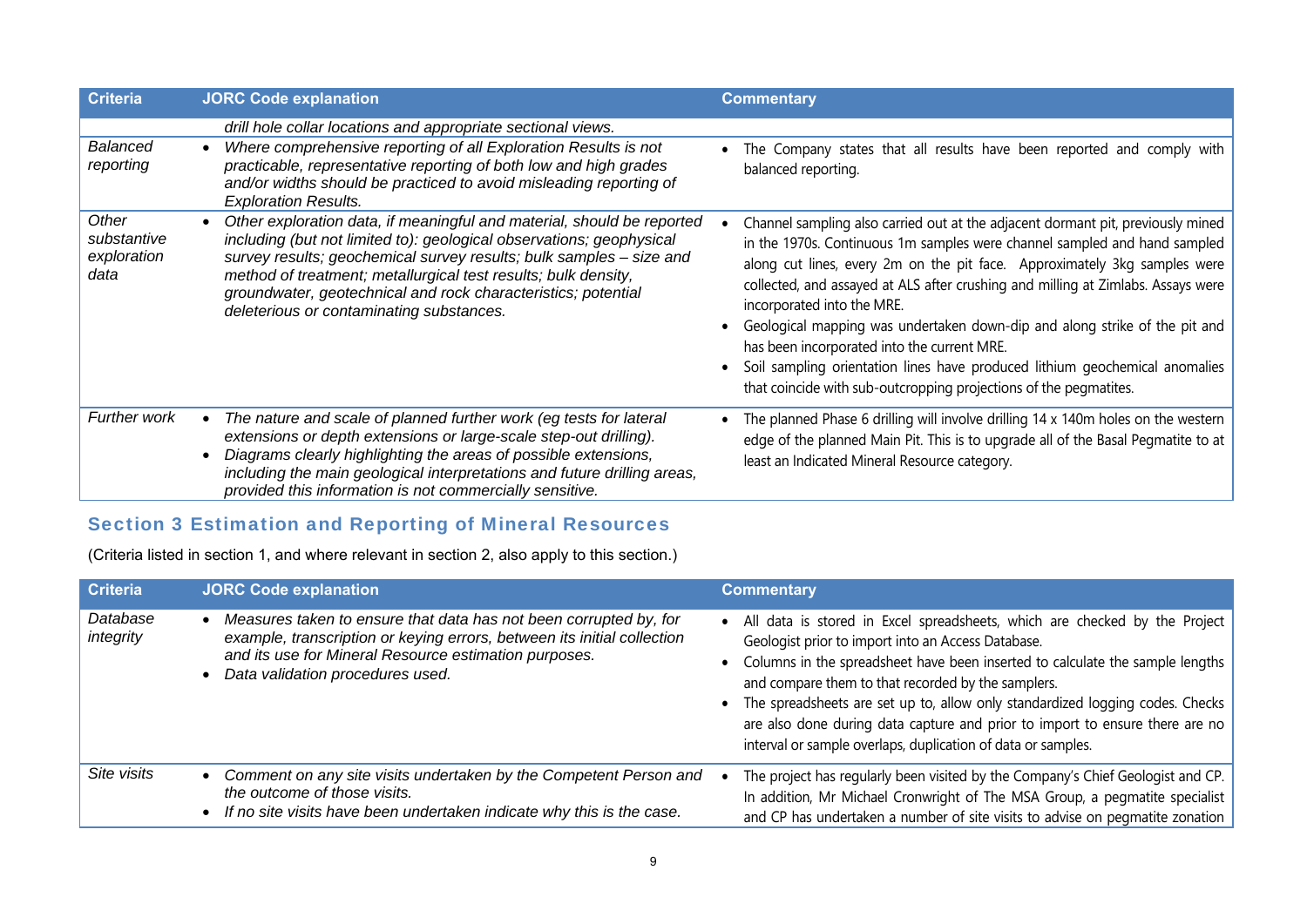| <b>Criteria</b>                           | <b>JORC Code explanation</b>                                                                                                                                                                                                                                                                                                                                                                                                                                                                                                                                                                                                                                                                                                                                                                                                                                                                                                                                                                                                                                                                                                           | <b>Commentary</b>                                                                                                                                                                                                                                                                                                                                                                                                                                                                                                                                                                                                                                                                                                                                                                                                                                                                                                                                                                                                                                                                                                                                                                                                                                                                                 |
|-------------------------------------------|----------------------------------------------------------------------------------------------------------------------------------------------------------------------------------------------------------------------------------------------------------------------------------------------------------------------------------------------------------------------------------------------------------------------------------------------------------------------------------------------------------------------------------------------------------------------------------------------------------------------------------------------------------------------------------------------------------------------------------------------------------------------------------------------------------------------------------------------------------------------------------------------------------------------------------------------------------------------------------------------------------------------------------------------------------------------------------------------------------------------------------------|---------------------------------------------------------------------------------------------------------------------------------------------------------------------------------------------------------------------------------------------------------------------------------------------------------------------------------------------------------------------------------------------------------------------------------------------------------------------------------------------------------------------------------------------------------------------------------------------------------------------------------------------------------------------------------------------------------------------------------------------------------------------------------------------------------------------------------------------------------------------------------------------------------------------------------------------------------------------------------------------------------------------------------------------------------------------------------------------------------------------------------------------------------------------------------------------------------------------------------------------------------------------------------------------------|
|                                           |                                                                                                                                                                                                                                                                                                                                                                                                                                                                                                                                                                                                                                                                                                                                                                                                                                                                                                                                                                                                                                                                                                                                        | and mineralogy and observe sampling practices.                                                                                                                                                                                                                                                                                                                                                                                                                                                                                                                                                                                                                                                                                                                                                                                                                                                                                                                                                                                                                                                                                                                                                                                                                                                    |
| Geological<br>interpretation              | Confidence in (or conversely, the uncertainty of) the geological<br>interpretation of the mineral deposit.<br>Nature of the data used and of any assumptions made.<br>The effect, if any, of alternative interpretations on Mineral Resource<br>estimation.<br>The use of geology in guiding and controlling Mineral Resource<br>estimation.<br>The factors affecting continuity both of grade and geology.                                                                                                                                                                                                                                                                                                                                                                                                                                                                                                                                                                                                                                                                                                                            | The geology of the deposit is relatively simple, a number of shallow dipping (10°<br>to the NW) pegmatites hosted in meta-basalt. The deposit is cross-cut by<br>southwest-northeast and north northwest - south southeast trending faults. The<br>latter set is thought to have controlled initial emplacement of the pegmatites,<br>but there is little discernible displacement of the pegmatites along them.<br>Estimations have been done separately on each of the major three pegmatites<br>bodies; the Main Pegmatite, the Intermediate Pegmatite and the Lower Main<br>Pegmatite<br>Lithium is a highly mobile element, and weathering has affected and leached the<br>grade down to 20-30m depth. Separate estimations have been made on the<br>weathered and un-weathered zones.                                                                                                                                                                                                                                                                                                                                                                                                                                                                                                       |
| <b>Dimensions</b>                         | The extent and variability of the Mineral Resource expressed as<br>length (along strike or otherwise), plan width, and depth below<br>surface to the upper and lower limits of the Mineral Resource.                                                                                                                                                                                                                                                                                                                                                                                                                                                                                                                                                                                                                                                                                                                                                                                                                                                                                                                                   | The block model encompasses 2.6km of the 3.5km of SW-NE strike, by 900m<br>down dip, and to a depth of 130m. The geological model is 300m thick, which<br>represents a depth greater than the combined maximum topographic height,<br>plus maximum depth drilled.                                                                                                                                                                                                                                                                                                                                                                                                                                                                                                                                                                                                                                                                                                                                                                                                                                                                                                                                                                                                                                 |
| Estimation<br>and modelling<br>techniques | The nature and appropriateness of the estimation technique(s)<br>applied and key assumptions, including treatment of extreme grade<br>values, domaining, interpolation parameters and maximum distance<br>of extrapolation from data points. If a computer assisted estimation<br>method was chosen include a description of computer software and<br>parameters used.<br>The availability of check estimates, previous estimates and/or mine<br>production records and whether the Mineral Resource estimate takes<br>appropriate account of such data.<br>The assumptions made regarding recovery of by-products.<br>Estimation of deleterious elements or other non-grade variables of<br>economic significance (eg sulphur for acid mine drainage<br>characterisation).<br>In the case of block model interpolation, the block size in relation to<br>$\bullet$<br>the average sample spacing and the search employed.<br>Any assumptions behind modelling of selective mining units.<br>Any assumptions about correlation between variables.<br>Description of how the geological interpretation was used to control<br>$\bullet$ | The initial geological models were constructed in Leapfrog software based on<br>hand drawn sections compiled by the Project and Chief Geologists. The block<br>model was constructed by Digital Mining Services (DMS) in Surpac software. No<br>top cut was applied, as there were no statistical outliers. Based on frequency<br>distribution analysis however a bottom cut off of 0.2% Li <sub>2</sub> O was used. In addition,<br>a higher grade resource was defined, using a cut-off of 0.8%% Li2O. Ordinary<br>Kriging (OK) was employed. A spherical model was used, with search parameters<br>set to follow the SW-NE strike and NW dip of the pegmatites.<br>N/A<br>Estimations were also made on tantalum, the primary by-product and niobium,<br>which is intimately (mineralogically) associated with it, and also rubidium. The<br>latter has a very high background level and is considered to be associated with<br>the K-Feldspar, but unlikely to form economic mineralisation.<br>Deleterious elements, such as Cd, Fe and U are at acceptable to low levels.<br>Initial block size was set at 40m x 40m x 5m (standard Zimbabwean Bench<br>height). Sub - blocking done at 10 x 10 x 2.5m.<br>• Statistical analysis suggests a strong correlation between Cs & Rb, and Ta, Nb |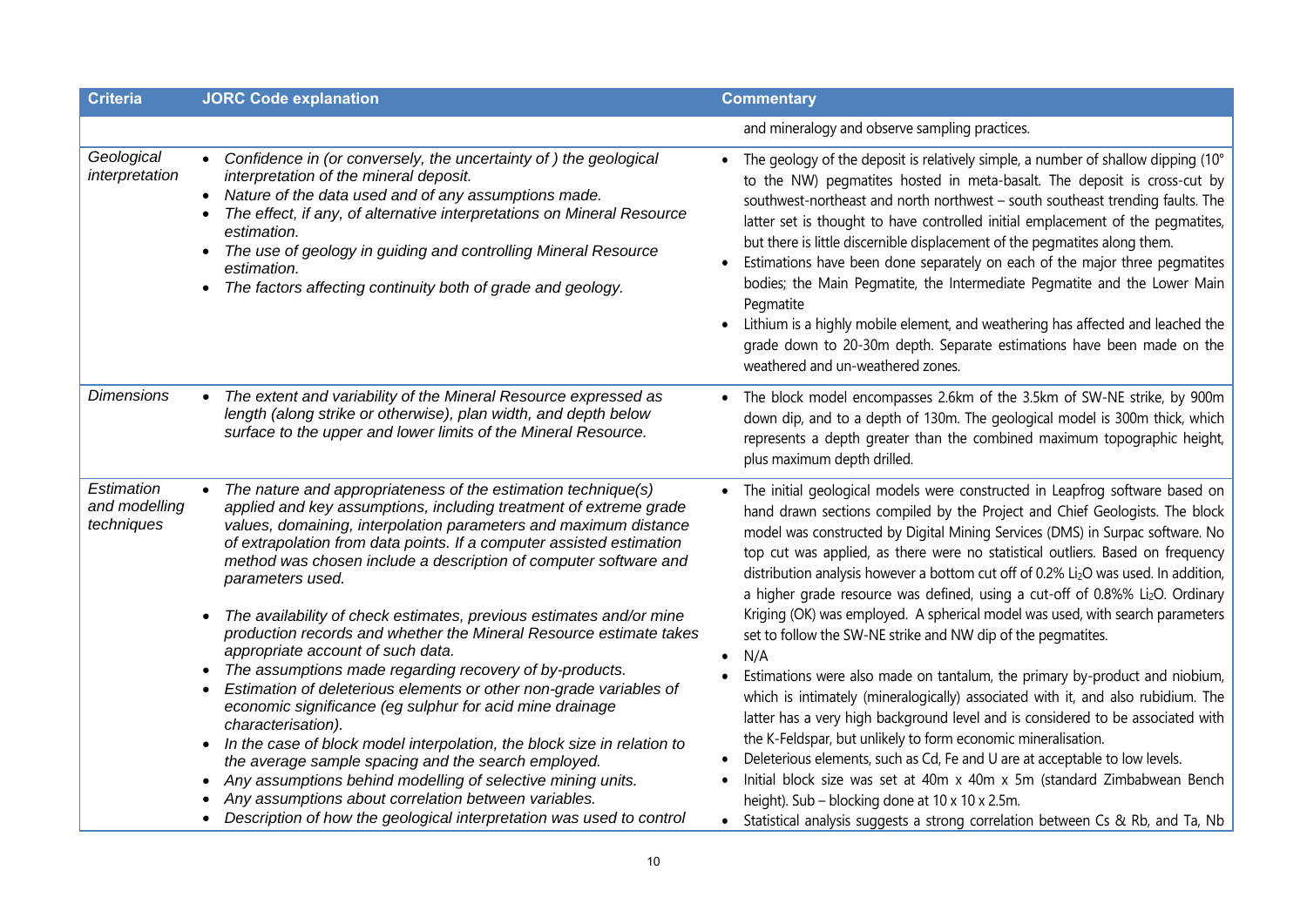| <b>Criteria</b>                            | <b>JORC Code explanation</b>                                                                                                                                                                                                                                                                                                                                                                                                                                                                                                                                               | <b>Commentary</b>                                                                                                                                                                                                                                                                                                                                                                                                                                                                                                                                                                                                                                                                                                                                                                                                                                                                                       |
|--------------------------------------------|----------------------------------------------------------------------------------------------------------------------------------------------------------------------------------------------------------------------------------------------------------------------------------------------------------------------------------------------------------------------------------------------------------------------------------------------------------------------------------------------------------------------------------------------------------------------------|---------------------------------------------------------------------------------------------------------------------------------------------------------------------------------------------------------------------------------------------------------------------------------------------------------------------------------------------------------------------------------------------------------------------------------------------------------------------------------------------------------------------------------------------------------------------------------------------------------------------------------------------------------------------------------------------------------------------------------------------------------------------------------------------------------------------------------------------------------------------------------------------------------|
|                                            | the resource estimates.<br>Discussion of basis for using or not using grade cutting or capping.<br>The process of validation, the checking process used, the comparison<br>of model data to drill hole data, and use of reconciliation data if<br>available.                                                                                                                                                                                                                                                                                                               | and Be, but a weak to negative one of the lithium to almost all other elements.<br>No outlier high values to warrant top cut-off. Statistical analysis suggested a 0.2<br>% Li <sub>2</sub> O lower cut-off.<br>• Sections were sliced through the body at 100m intervals and bore hole intercept<br>grades visually compared against the estimated block grades.                                                                                                                                                                                                                                                                                                                                                                                                                                                                                                                                       |
| Moisture                                   | Whether the tonnages are estimated on a dry basis or with natural<br>moisture, and the method of determination of the moisture content.                                                                                                                                                                                                                                                                                                                                                                                                                                    | Estimated on a dry basis                                                                                                                                                                                                                                                                                                                                                                                                                                                                                                                                                                                                                                                                                                                                                                                                                                                                                |
| Cut-off<br>parameters                      | The basis of the adopted cut-off grade(s) or quality parameters<br>applied.                                                                                                                                                                                                                                                                                                                                                                                                                                                                                                | • Commodity is an industrial mineral. Key value drivers are Li (or Li <sub>2</sub> O) grade and<br>mineralogy. Lower cut -off of 0.2% Li <sub>2</sub> O determined statistically.<br>Metallurgical and mineralogical test work has been completed and is ongoing.                                                                                                                                                                                                                                                                                                                                                                                                                                                                                                                                                                                                                                       |
| Mining factors<br>or<br>assumptions        | Assumptions made regarding possible mining methods, minimum<br>mining dimensions and internal (or, if applicable, external) mining<br>dilution. It is always necessary as part of the process of determining<br>reasonable prospects for eventual economic extraction to consider<br>potential mining methods, but the assumptions made regarding<br>mining methods and parameters when estimating Mineral Resources<br>may not always be rigorous. Where this is the case, this should be<br>reported with an explanation of the basis of the mining assumptions<br>made. | 5m block height size used to confirm with standard Zimbabwean bench height.<br>Open cast mining is planned in the eastern part of the ore body to exploit the<br>Basal, Lower Main, Intermediate, Main & Upper Pegmatites.<br>A stripping ratio of less than 2.79 : 1 to 130m depth has been determined.<br>Although numerous thin pegmatite bands (14 in all) exist; practical minimum size<br>of 2m is deemed possible to economically mine (equates to average bucket<br>width of an excavator). Bands thinner than this will dictate the necessity of<br>establishing low grade stockpiles, which may be economic to process once mine<br>and floatation plant and gravity circuits are running successfully. The current<br>estimate was made on the four thickest bands; the Upper Pegmatite, Main<br>Pegmatite, the Middle Pegmatite Lower Main Pegmatite, Basal and Lower Basal<br>Pegmatites.  |
| Metallurgical<br>factors or<br>assumptions | The basis for assumptions or predictions regarding metallurgical<br>amenability. It is always necessary as part of the process of<br>determining reasonable prospects for eventual economic extraction to<br>consider potential metallurgical methods, but the assumptions<br>regarding metallurgical treatment processes and parameters made<br>when reporting Mineral Resources may not always be rigorous.<br>Where this is the case, this should be reported with an explanation of<br>the basis of the metallurgical assumptions made.                                | Detailed XRD and petrographical investigations have been completed. The<br>results indicate the mineralogy of the lithium mineralisation is coarse grained<br>petalite and fine grained spodumene, both of which are amenable to<br>conventional recovery methods for the production of a potentially saleable<br>lithium concentrate. The two can be separated after fine grinding, by flotation.<br>Petalite is coarse grained and initial metallurgical test results have been reported<br>by FT Geolabs and are very favourable. (ACD017, 018, 022, 033, ACD031,041,<br>045, 046 048, 049, 051, 055, 066, 068-71 and 073 - 081). Heavy liquid separation<br>results in petalite reporting largely to the floats and spodumene to the sinks. An<br>average concentrate grade of 3.4% lithium oxide was produced from dense<br>medium separation tests with a lithium recovery of 7.4% % as petalite. |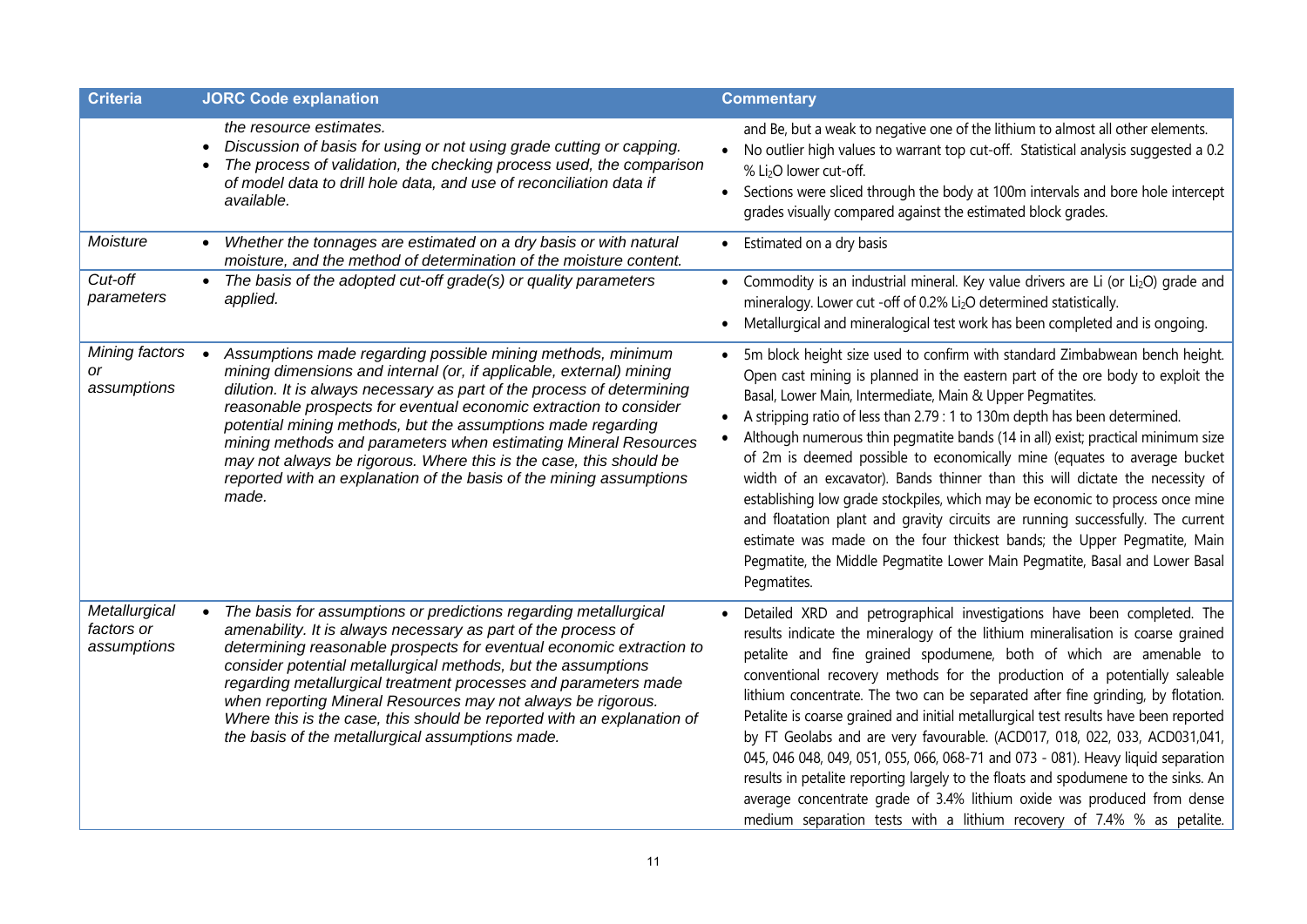| <b>Criteria</b>                              | <b>JORC Code explanation</b>                                                                                                                                                                                                                                                                                                                                                                                                                                                                                                                                                                                                                                                                            | <b>Commentary</b>                                                                                                                                                                                                                                                                                                                                                                                                                                                                                                                                                                                                                                                                                                                                                                            |
|----------------------------------------------|---------------------------------------------------------------------------------------------------------------------------------------------------------------------------------------------------------------------------------------------------------------------------------------------------------------------------------------------------------------------------------------------------------------------------------------------------------------------------------------------------------------------------------------------------------------------------------------------------------------------------------------------------------------------------------------------------------|----------------------------------------------------------------------------------------------------------------------------------------------------------------------------------------------------------------------------------------------------------------------------------------------------------------------------------------------------------------------------------------------------------------------------------------------------------------------------------------------------------------------------------------------------------------------------------------------------------------------------------------------------------------------------------------------------------------------------------------------------------------------------------------------|
|                                              |                                                                                                                                                                                                                                                                                                                                                                                                                                                                                                                                                                                                                                                                                                         | Spodumene, reporting to DMS sinks graded $~5\%$ at a lithium recovery of $~7\%$ .<br>These results reflect near total recovery of spodumene and petalite minerals.<br>This work is continuing. Work completed by NAGROM on holes ACD031 and<br>041 has produced similar results and an extension of this programme is<br>assessing the effects of finer crushing on DMS performance.<br>The following with grade materials have been produced;<br>Spodumene concentrate @ 6.5% Li <sub>2</sub> O and 0.33% Fe2O3<br>Spodumene concentrate @ 6.1% Li <sub>2</sub> O and 0.52% Fe2O3<br>Petalite concentrate @ 4.2 % Li <sub>2</sub> O and 0.08 % Fe <sub>2</sub> O <sub>3</sub><br>Work is now focusing on producing lithium carbonate from the pilot test facility<br>established in KweKwe. |
| Environmen-<br>tal factors or<br>assumptions | Assumptions made regarding possible waste and process residue<br>disposal options. It is always necessary as part of the process of<br>determining reasonable prospects for eventual economic extraction to<br>consider the potential environmental impacts of the mining and<br>processing operation. While at this stage the determination of<br>potential environmental impacts, particularly for a greenfields project,<br>may not always be well advanced, the status of early consideration of<br>these potential environmental impacts should be reported. Where<br>these aspects have not been considered this should be reported with<br>an explanation of the environmental assumptions made. | An EIA certificate has been issued by the Environmental Management Agency<br>(EMA) of Zimbabwe for both the exploration and the mining phases. Sterilization<br>drilling was successfully done at the planned plant site located away from any<br>perennial water courses. There are no centers of dense human habitation.                                                                                                                                                                                                                                                                                                                                                                                                                                                                   |
| <b>Bulk density</b>                          | Whether assumed or determined. If assumed, the basis for the<br>assumptions. If determined, the method used, whether wet or dry, the<br>frequency of the measurements, the nature, size and<br>representativeness of the samples.<br>The bulk density for bulk material must have been measured by<br>methods that adequately account for void spaces (vugs, porosity,<br>etc), moisture and differences between rock and alteration zones<br>within the deposit.<br>Discuss assumptions for bulk density estimates used in the<br>evaluation process of the different materials.                                                                                                                       | Specific gravities for all RC and DD core samples have been measured, in both<br>weathered and un-weathered zones. The pegmatites are competent units with<br>no voids, and the specific gravities measured are considered to be a good<br>estimate of future mined bulk densities.<br>In core, the Archimedes technique has been used by the company. For the RC<br>chips, a pycnometer was used by SGS Harare, and the Archimedes technique by<br>Zimlabs. The results from the DD have proved to be more statistically robust, and<br>only in areas where there is no DD coverage, have the SG measurements from<br>the RC been used.                                                                                                                                                     |
| Classification                               | The basis for the classification of the Mineral Resources into varying<br>confidence categories.<br>Whether appropriate account has been taken of all relevant factors (ie                                                                                                                                                                                                                                                                                                                                                                                                                                                                                                                              | The deposits show reasonable continuity in geology and grade. The basis of<br>resource classification is therefore largely based in drill hole density. Measured                                                                                                                                                                                                                                                                                                                                                                                                                                                                                                                                                                                                                             |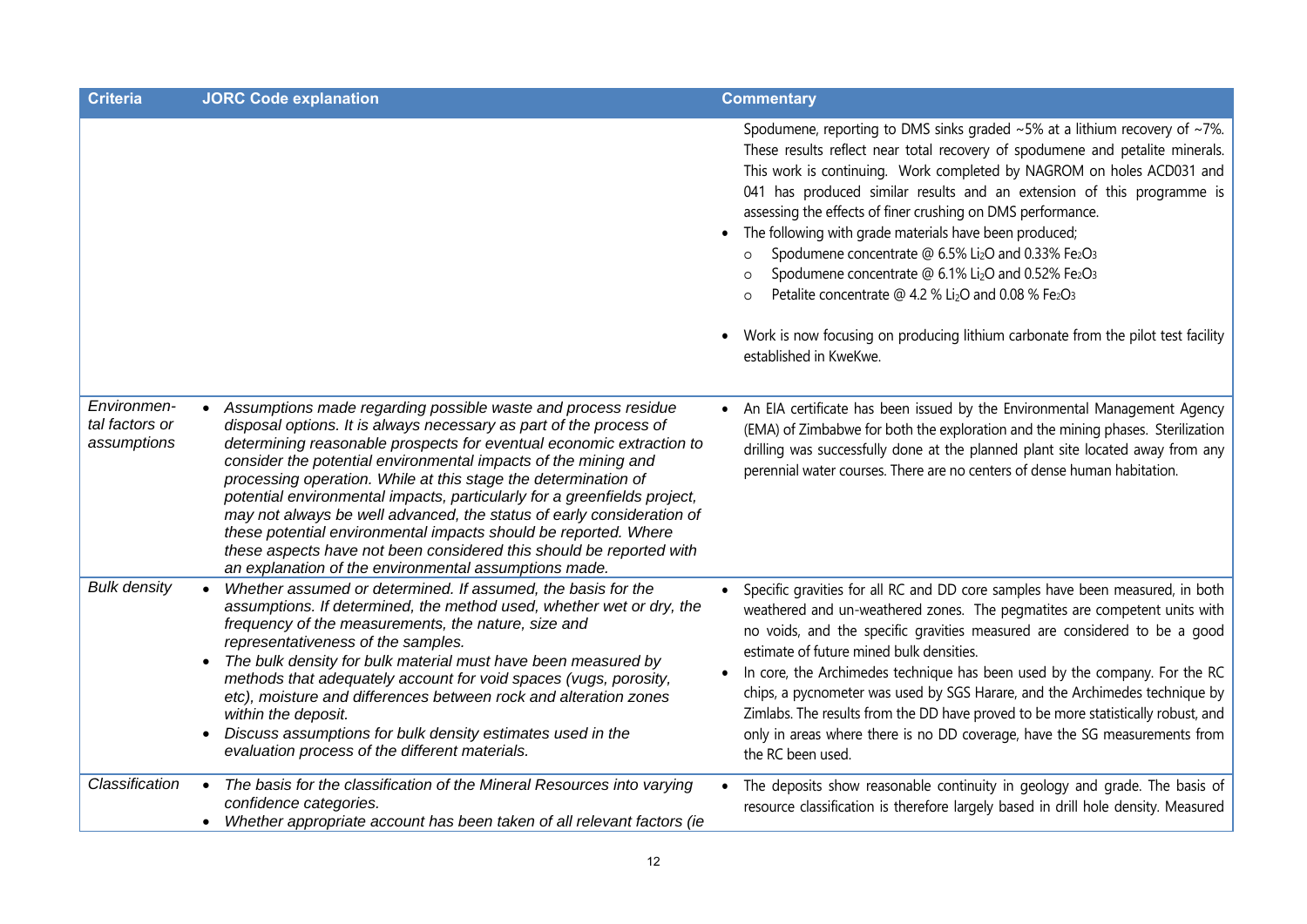| <b>Criteria</b>                                      | <b>JORC Code explanation</b>                                                                                                                                                                                                                                                                                                                                                                                                                                                                                                                                                                                                                                                                                                                                                                                                                                                                                                                                 | <b>Commentary</b>                                                                                                                                                                                                                                                                                                                                                   |
|------------------------------------------------------|--------------------------------------------------------------------------------------------------------------------------------------------------------------------------------------------------------------------------------------------------------------------------------------------------------------------------------------------------------------------------------------------------------------------------------------------------------------------------------------------------------------------------------------------------------------------------------------------------------------------------------------------------------------------------------------------------------------------------------------------------------------------------------------------------------------------------------------------------------------------------------------------------------------------------------------------------------------|---------------------------------------------------------------------------------------------------------------------------------------------------------------------------------------------------------------------------------------------------------------------------------------------------------------------------------------------------------------------|
|                                                      | relative confidence in tonnage/grade estimations, reliability of input<br>data, confidence in continuity of geology and metal values, quality,<br>quantity and distribution of the data).<br>Whether the result appropriately reflects the Competent Person's<br>view of the deposit.                                                                                                                                                                                                                                                                                                                                                                                                                                                                                                                                                                                                                                                                        | Resources at 50m spacing, Indicated Resources up to 100m and Inferred<br>Resources > 100m.<br>The company believes that all relevant factors have been taken into account.<br>The CP, Chief Geologist and Project Geologist agree that the Mineral Resource<br>estimate is a fair and realistic model of the deposit.                                               |
| Audits or<br>reviews                                 | The results of any audits or reviews of Mineral Resource estimates.                                                                                                                                                                                                                                                                                                                                                                                                                                                                                                                                                                                                                                                                                                                                                                                                                                                                                          | • The Mineral Resource estimate was reviewed by Entech Mining of Perth.                                                                                                                                                                                                                                                                                             |
| Discussion of<br>relative<br>accuracy/<br>confidence | Where appropriate a statement of the relative accuracy and<br>confidence level in the Mineral Resource estimate using an approach<br>or procedure deemed appropriate by the Competent Person. For<br>example, the application of statistical or geostatistical procedures to<br>quantify the relative accuracy of the resource within stated confidence<br>limits, or, if such an approach is not deemed appropriate, a qualitative<br>discussion of the factors that could affect the relative accuracy and<br>confidence of the estimate.<br>The statement should specify whether it relates to global or local<br>estimates, and, if local, state the relevant tonnages, which should be<br>relevant to technical and economic evaluation. Documentation should<br>include assumptions made and the procedures used.<br>These statements of relative accuracy and confidence of the estimate<br>should be compared with production data, where available. | The individual pegmatite bodies are geologically consistent, and it is deemed<br>that the estimates are valid for such deposits over significant distances.<br>N/A<br>The statement refers to the four main pegmatite bodies; the Upper Pegmatite,<br>the Main Pegmatite, the Intermediate Pegmatite the Lower Main Pegmatite,<br>Basal and Lower Basal Pegmatites. |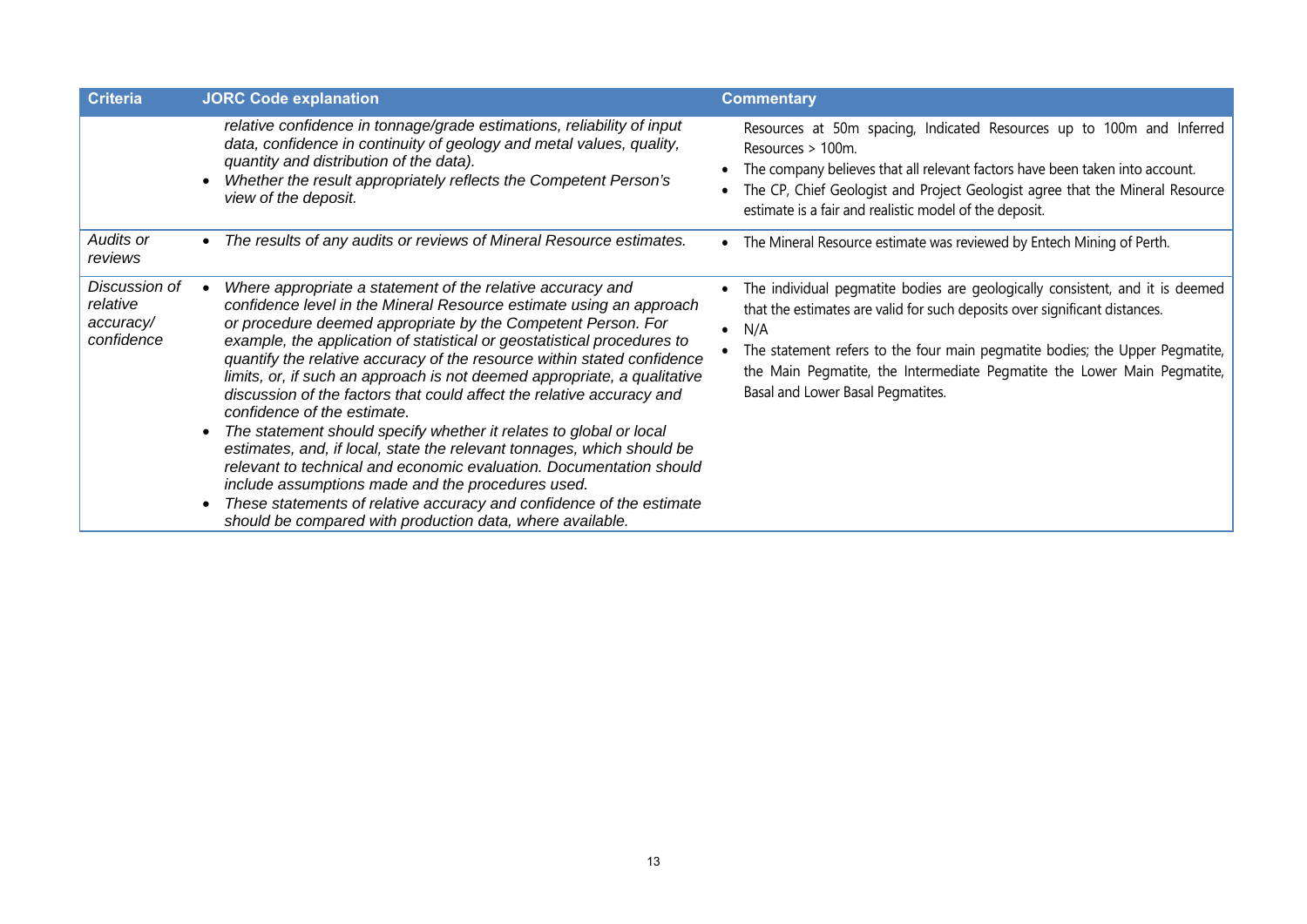| <b>BHID</b>       | <b>Eastings</b><br><b>ARC50</b> | <b>Northings</b><br><b>ARC50</b> | <b>Elevation</b> | <b>Azimuth</b> | Dip   | Depth  |
|-------------------|---------------------------------|----------------------------------|------------------|----------------|-------|--------|
| ACD001            | 331,375.37                      | 8,034,084.52                     | 1,406.87         | 145            | $-80$ | 67.10  |
| <b>ACD002</b>     | 331,344.43                      | 8,034,059.89                     | 1,408.65         | 148            | $-79$ | 104.70 |
| ACD003            | 331,331.21                      | 8,034,127.59                     | 1,404.69         | 144            | $-80$ | 86.70  |
| ACD004            | 331,336.18                      | 8,034,179.68                     | 1,399.66         | 135            | $-80$ | 80.70  |
| <b>ACD005</b>     | 331,404.84                      | 8,034,110.33                     | 1,401.06         | 135            | $-80$ | 71.60  |
| ACD006            | 331,387.09                      | 8,034,224.41                     | 1,386.85         | 135            | $-80$ | 77.70  |
| ACD007            | 331,292.17                      | 8,034,033.50                     | 1,402.76         | 135            | $-80$ | 74.32  |
| <b>ACD008</b>     | 331,243.12                      | 8,034,063.75                     | 1,393.43         | 135            | $-79$ | 53.60  |
| ACD009            | 331,201.73                      | 8,033,968.64                     | 1,405.58         | 142            | $-80$ | 62.70  |
| <b>ACD010</b>     | 331,109.41                      | 8,033,902.90                     | 1,398.59         | 135            | $-80$ | 67.35  |
| ACD011            | 331,220.44                      | 8,033,907.17                     | 1,405.97         | 135            | $-80$ | 32.70  |
| ACD012            | 331,100.31                      | 8,033,851.10                     | 1,397.82         | 135            | $-80$ | 71.96  |
| ACD013            | 331,075.76                      | 8,033,936.72                     | 1,391.31         | 145            | $-79$ | 60.70  |
| ACD014            | 331,291.75                      | 8,034,171.09                     | 1,404.12         | 135            | $-80$ | 29.75  |
| ACD014B           | 331,288.54                      | 8,034,174.19                     | 1,404.36         | 150            | $-78$ | 86.70  |
| <b>ACD015</b>     | 331,134.81                      | 8,033,976.09                     | 1,398.27         | 158            | $-79$ | 58.00  |
| ACD016            | 331,464.00                      | 8,034,145.40                     | 1,378.00         | 135            | $-80$ | 86.70  |
| <b>Phase 2 RC</b> |                                 |                                  |                  |                |       |        |
| <b>ACR001</b>     | 331,539.78                      | 8,034,132.39                     | 1,366.49         | 130            | $-79$ | 51.00  |
| <b>ACR002</b>     | 331,503.95                      | 8,034,179.73                     | 1,361.24         | 151            | $-81$ | 52.00  |
| <b>ACR003</b>     | 331,453.30                      | 8,034,256.34                     | 1,373.19         | 144            | $-80$ | 76.00  |
| <b>ACR004</b>     | 331,610.58                      | 8,034,203.15                     | 1,343.05         | 147            | $-80$ | 37.00  |
| <b>ACR005</b>     | 331,589.70                      | 8,034,234.81                     | 1,342.52         | 144            | $-80$ | 33.00  |
| <b>ACR006</b>     | 331,535.33                      | 8,034,315.34                     | 1,343.68         | 148            | $-80$ | 56.00  |
| <b>ACR007</b>     | 331,708.76                      | 8,034,254.73                     | 1,327.65         | 139            | $-81$ | 43.00  |
| <b>ACR008</b>     | 331,671.74                      | 8,034,296.39                     | 1,330.92         | 148            | $-80$ | 50.00  |
| <b>ACR009</b>     | 331,612.23                      | 8,034,370.25                     | 1,327.21         | 155            | $-79$ | 55.00  |
| <b>ACR010</b>     | 331,471.00                      | 8,034,399.00                     | 1,346.00         | 156            | $-80$ | 70.00  |
| <b>ACR011</b>     | 331,685.21                      | 8,034,448.12                     | 1,318.22         | 156            | $-80$ | 76.00  |
| <b>ACR012</b>     | 331,639.00                      | 8,034,510.44                     | 1,316.34         | 146            | $-80$ | 81.00  |
| <b>ACR013</b>     | 331,779.82                      | 8,034,489.41                     | 1,312.28         | 135            | $-79$ | 81.00  |
| <b>ACR014</b>     | 331,781.48                      | 8,034,309.88                     | 1,319.29         | 150            | $-78$ | 82.00  |
| <b>ACR015</b>     | 331,751.79                      | 8,034,346.86                     | 1,321.29         | 135            | $-80$ | 68.00  |
| <b>ACR016</b>     | 331,554.34                      | 8,034,449.37                     | 1,325.61         | 158            | $-79$ | 76.00  |
| <b>ACR017</b>     | 331,500.25                      | 8,034,537.82                     | 1,323.51         | 135            | $-80$ | 53.00  |
| <b>ACR018</b>     | 331,417.16                      | 8,034,475.73                     | 1,332.79         | 135            | $-80$ | 82.00  |
| <b>ACR019</b>     | 331,345.31                      | 8,034,424.79                     | 1,343.41         | 128            | $-80$ | 77.00  |
| <b>ACR020</b>     | 331,398.64                      | 8,034,322.36                     | 1,359.26         | 127            | $-77$ | 69.00  |
| <b>ACR021</b>     | 331,313.46                      | 8,034,289.43                     | 1,381.18         | 132            | $-80$ | 85.00  |
| <b>ACR023</b>     | 330,956.26                      | 8,033,777.46                     | 1,403.47         | 129            | $-81$ | 89.00  |
| <b>ACR024</b>     | 330,881.57                      | 8,033,718.84                     | 1,417.00         | 150            | $-77$ | 55.00  |

### **APPENDIX I – SUMMARY OF DRILL HOLES USED IN MINERAL RESOURCE ESTIMATE**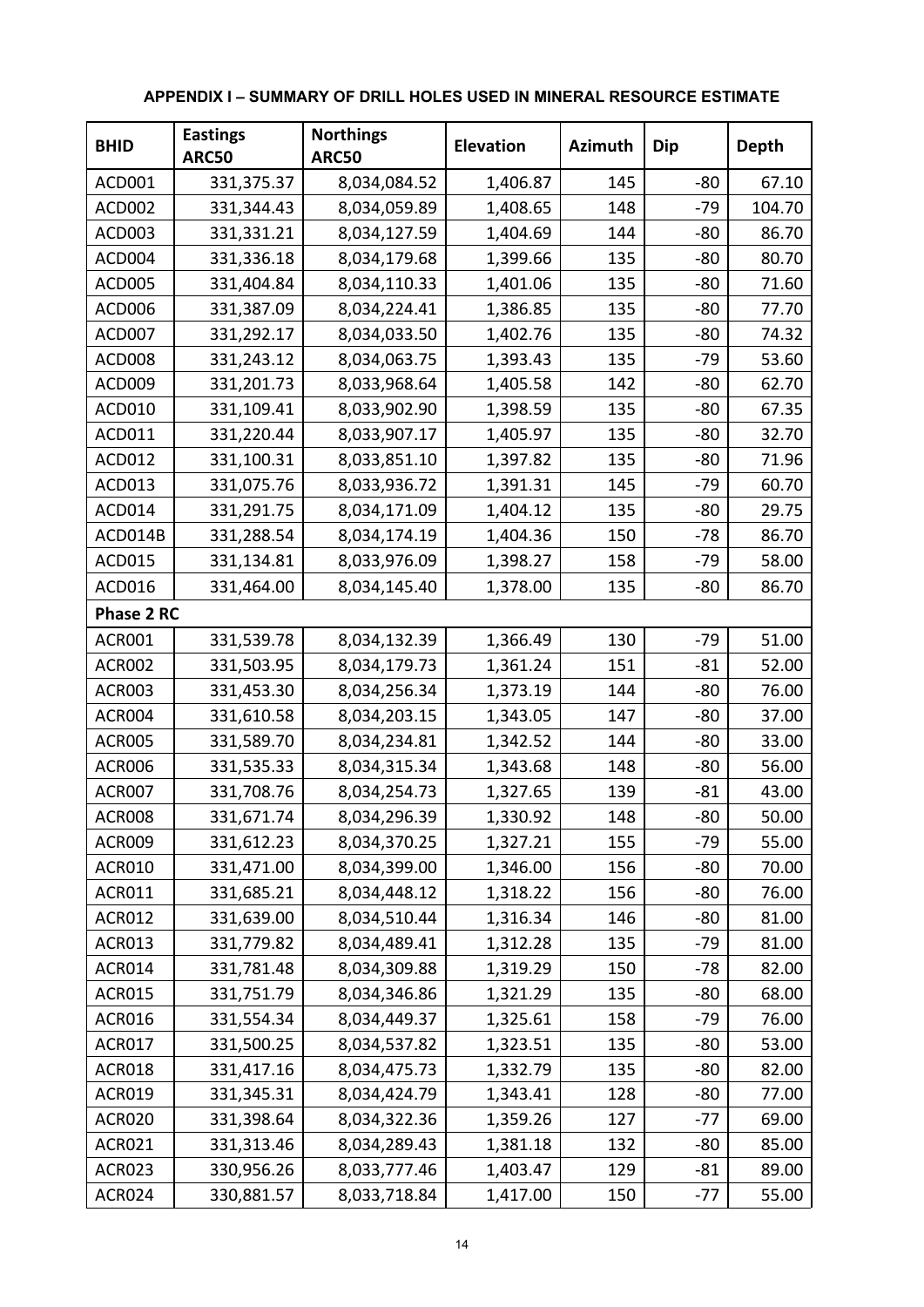| <b>BHID</b>   | <b>Eastings</b><br><b>ARC50</b> | <b>Northings</b><br><b>ARC50</b> | <b>Elevation</b> | <b>Azimuth</b> | <b>Dip</b> | <b>Depth</b> |
|---------------|---------------------------------|----------------------------------|------------------|----------------|------------|--------------|
| <b>ACR025</b> | 330,795.46                      | 8,033,657.62                     | 1,420.24         | 130            | -79        | 55.00        |
| <b>ACR026</b> | 330,705.33                      | 8,034,116.03                     | 1,390.68         | 135            | $-77$      | 60.00        |
| <b>ACR027</b> | 330,652.92                      | 8,034,195.07                     | 1,391.80         | 144            | $-75$      | 74.00        |
| <b>ACR028</b> | 330,740.59                      | 8,034,249.39                     | 1,394.10         | 131            | -59        | 70.00        |
| <b>ACR029</b> | 330,815.74                      | 8,034,313.91                     | 1,380.42         | 130            | $-79$      | 70.00        |
| <b>ACR030</b> | 330,621.81                      | 8,034,059.22                     | 1,408.56         | 141            | $-80$      | 53.00        |
| <b>ACR031</b> | 330,818.97                      | 8,033,796.31                     | 1,411.68         | 131            | -78        | 61.00        |
| <b>ACR032</b> | 331,671.13                      | 8,034,114.18                     | 1,336.15         | 135            | $-79$      | 24.00        |
| Phase 3 (DD)  |                                 |                                  |                  |                |            |              |
| ACD017        | 331,337.01                      | 8,034,200.90                     | 1,398.38         | 127            | $-80$      | 83.85        |
| ACD018        | 331,644.87                      | 8,034,412.88                     | 1,322.11         | 125            | -80        | 74.75        |
| ACD019        | 331,827.50                      | 8,034,408.51                     | 1,314.25         | 124            | -80        | 77.70        |
| <b>ACD020</b> | 331,573.20                      | 8,034,593.51                     | 1,316.06         | 133            | $-79$      | 139.40       |
| ACD021        | 332,023.14                      | 8,034,485.85                     | 1,303.85         | 130            | $-80$      | 65.60        |
| ACD022        | 331,511.40                      | 8,034,419.82                     | 1,334.54         | 132            | $-79.5$    | 74.75        |
| ACD023        | 331,719.05                      | 8,034,567.88                     | 1,310.43         | 137            | -78        | 182.70       |
| ACD024        | 332,000.03                      | 8,034,344.41                     | 1,306.64         | 137            | $-80$      | 101.60       |
| ACD025        | 331,825.32                      | 8,034,627.66                     | 1,305.46         | 133            | $-79.5$    | 197.70       |
| ACD026        | 331,863.90                      | 8,034,275.86                     | 1,315.11         | 139            | $-78.6$    | 89.70        |
| ACD027        | 331,883.06                      | 8,034,692.43                     | 1,303.98         | 136            | $-79.2$    | 191.00       |
| ACD028        | 331,857.12                      | 8,034,551.29                     | 1,307.64         | 135            | $-79.4$    | 164.70       |
| ACD029        | 331,460.90                      | 8,034,511.98                     | 1,327.78         | 118.6          | $-79.13$   | 125.70       |
| <b>ACD030</b> | 331,638.77                      | 8,034,652.11                     | 1,310.90         | 132.3          | $-79.1$    | 205.25       |
| ACD031        | 331,583.86                      | 8,034,412.21                     | 1,326.37         | 133.5          | $-79.5$    | 77.75        |
| ACD032        | 331,519.88                      | 8,034,676.15                     | 1,315.39         | 134.9          | $-79.2$    | 188.60       |
| ACD033        | 331,363.44                      | 8,034,566.64                     | 1,325.95         | 133.9          | $-79.2$    | 137.60       |
| ACD034        | 331,962.93                      | 8,034,723.46                     | 1,302.06         | 128.9          | $-80.2$    | 188.70       |
| <b>ACD035</b> | 331,290.29                      | 8,034,512.25                     | 1,331.84         | 127.8          | $-79.3$    | 104.60       |
| ACD036        | 332,042.88                      | 8,034,810.39                     | 1,298.79         | 131.2          | $-81.4$    | 191.60       |
| <b>ACD037</b> | 332,114.47                      | 8,034,870.89                     | 1,296.15         | 125.2          | $-78.3$    | 164.60       |
| ACD038        | 331,207.90                      | 8,034,444.88                     | 1,343.14         | 132.9          | $-78.1$    | 113.60       |
| ACD039        | 332,001.12                      | 8,034,931.82                     | 1,303.99         | 132.7          | $-78.2$    | 86.40        |
| ACD039B       | 332,098.53                      | 8,034,733.24                     | 1,298.53         | 132.7          | $-78.2$    | 200.60       |
| ACD041        | 331,441.74                      | 8,034,613.53                     | 1,320.77         | 126.4          | $-80.1$    | 141.25       |
| ACD040        | 332,099.00                      | 8,034,730.00                     | 1,305.00         | 134.9          | $-79.9$    | 77.33        |
| ACD042        | 332,182.00                      | 8,034,948.00                     | 1,305.00         | 138.2          | $-79.5$    | 170.70       |
| ACD043        | 332,170.00                      | 8,035,053.00                     | 1,290.00         | 149.3          | $-79.9$    | 176.70       |
| ACD044        | 332,088.00                      | 8,034,993.00                     | 1,295.00         | 134            | $-77.4$    | 203.60       |
| ACD045        | 331,708.00                      | 8,034,500.00                     | 1,316.00         | 135.7          | $-79.6$    | 104.85       |
| ACD046        | 331,648.00                      | 8,034,581.00                     | 1,316.00         | 129.6          | $-80.4$    | 116.85       |
| ACD048        | 331,845.00                      | 8,034,478.00                     | 1,311.00         | 127.6          | $-79.2$    | 113.85       |
| ACD049        | 331,788.00                      | 8,034,560.00                     | 1,310.00         | 124.5          | $-79.6$    | 107.85       |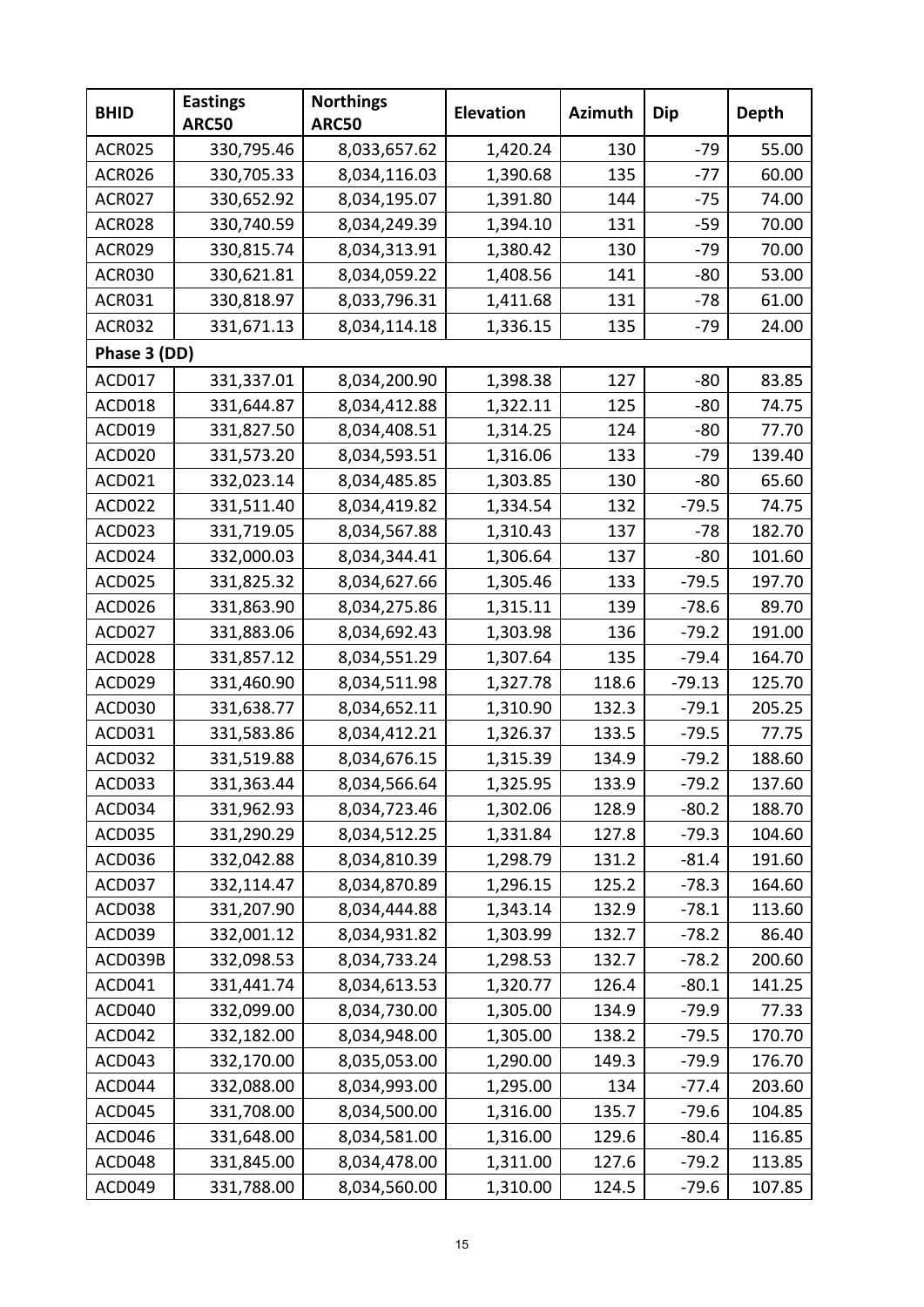| <b>BHID</b>   | <b>Eastings</b><br><b>ARC50</b> | <b>Northings</b><br><b>ARC50</b> | <b>Elevation</b> | <b>Azimuth</b> | <b>Dip</b> | <b>Depth</b> |
|---------------|---------------------------------|----------------------------------|------------------|----------------|------------|--------------|
| <b>ACD050</b> | 331,240.00                      | 8,034,228.00                     | 1,388.00         | 141.1          | $-79.4$    | 80.60        |
| <b>ACD051</b> | 331,597.00                      | 8,034,483.00                     | 1,318.00         | 130.4          | $-79.3$    | 89.95        |
| <b>ACD052</b> | 331,768.00                      | 8,034,420.00                     | 1,321.00         | 137.8          | $-80.1$    | 80.60        |
| <b>ACD053</b> | 331,160.00                      | 8,034,172.00                     | 1,382.00         | 130.8          | $-79.7$    | 83.60        |
| ACD054        | 331,297.00                      | 8,034,717.00                     | 1,328.00         | 146.1          | $-78.8$    | 68.25        |
| <b>ACD055</b> | 331,412.00                      | 8,034,414.00                     | 1,349.00         | 124.4          | $-78.9$    | 74.85        |
| <b>ACD056</b> | 331,182.00                      | 8,034,314.00                     | 1,361.00         | 131.8          | $-79.3$    | 104.70       |
| ACD057        | 331,068.00                      | 8,034,464.00                     | 1,343.00         | 136.1          | $-79.4$    | 95.70        |
| <b>ACD058</b> | 331,684.00                      | 8,034,361.00                     | 1,329.00         | 137            | $-78.9$    | 75.10        |
| <b>ACD059</b> | 331,099.00                      | 8,034,257.00                     | 1,369.00         | 129.6          | $-79.6$    | 80.70        |
| ACD060        | 330,982.00                      | 8,034,412.00                     | 1,347.00         | 139.5          | $-79.3$    | 89.70        |
| ACD061        | 331,018.00                      | 8,034,198.00                     | 1,355.00         | 131.6          | $-79.6$    | 131.70       |
| ACD062        | 330,900.00                      | 8,034,373.00                     | 1,361.00         | 143.7          | $-79.2$    | 89.70        |
| <b>ACD063</b> | 330,939.00                      | 8,034,137.00                     | 1,358.00         | 135.5          | -80        | 131.60       |
| ACD064        | 332,019.00                      | 8,034,669.00                     | 1,305.00         | 138            | $-78.4$    | 149.60       |
| <b>ACD065</b> | 331,674.00                      | 8,034,789.00                     | 1,312.00         | 141.5          | $-77.5$    | 203.70       |
| Phase 3(RC)   |                                 |                                  |                  |                |            |              |
| <b>ACR034</b> | 330,416.00                      | 8,035,708.00                     | 1,393.00         | 159            | $-74.8$    | 80.00        |
| <b>ACR035</b> | 330,437.00                      | 8,035,660.00                     | 1,393.00         | 248            | $-87.4$    | 100.00       |
| <b>ACR036</b> | 330,655.00                      | 8,035,698.00                     | 1,401.00         | 337            | $-74.5$    | 90.00        |
| <b>ACR037</b> | 330,473.00                      | 8,035,611.00                     | 1,392.00         | 343            | $-67.8$    | 82.00        |
| <b>ACR038</b> | 330,521.00                      | 8,035,643.00                     | 1,397.00         | 335            | $-71.7$    | 72.00        |
| <b>ACR039</b> | 330,381.00                      | 8,035,607.00                     | 1,393.00         | 340            | $-70$      | 90.00        |
| <b>ACR040</b> | 330,580.00                      | 8,035,700.00                     | 1,398.00         | 340            | $-70$      | 78.00        |
| <b>ACR041</b> | 330,653.00                      | 8,035,736.00                     | 1,398.00         | 353            | $-74.7$    | 64.00        |
| <b>ACR042</b> | 330,707.00                      | 8,035,776.00                     | 1,394.00         | 334            | $-68.7$    | 60.00        |
| <b>ACR043</b> | 331,760.18                      | 8,034,172.79                     | 1,322.82         | 131            | $-80.8$    | 75.00        |
| ACR044        | 331,457.41                      | 8,034,025.65                     | 1,376.89         | 137            | $-82.2$    | 82.00        |
| <b>ACR045</b> | 330,853.00                      | 8,035,804.00                     | 1,393.00         | 344            | $-72$      | 65.00        |
| <b>ACR046</b> | 331,922.41                      | 8,034,282.84                     | 1,311.24         | 137            | $-80.3$    | 83.00        |
| <b>ACR047</b> | 331,819.83                      | 8,034,096.44                     | 1,319.15         | 140            | $-80.8$    | 81.00        |
| <b>ACR048</b> | 331,840.66                      | 8,034,227.19                     | 1,317.12         | 134            | $-80.7$    | 77.00        |
| <b>ACR049</b> | 331,724.19                      | 8,034,023.21                     | 1,326.88         | 129            | $-79.5$    | 79.00        |
| <b>ACR050</b> | 331,759.53                      | 8,033,900.35                     | 1,322.79         | 130            | $-80.6$    | 75.00        |
| <b>ACR051</b> | 330,911.08                      | 8,033,869.20                     | 1,400.10         | 155            | $-81.3$    | 80.00        |
| <b>ACR052</b> | 331,869.71                      | 8,033,999.45                     | 1,316.20         | 140            | $-80.1$    | 67.00        |
| <b>ACR053</b> | 331,901.85                      | 8,034,147.66                     | 1,314.46         | 144            | $-75$      | 75.00        |
| <b>ACR054</b> | 330,831.09                      | 8,033,952.91                     | 1,384.08         | 145            | $-79.3$    | 73.00        |
| <b>ACR055</b> | 331,982.73                      | 8,034,208.03                     | 1,309.51         | 142            | $-80.7$    | 88.00        |
| <b>ACR056</b> | 331,950.69                      | 8,034,425.78                     | 1,308.07         | 131            | $-81$      | 75.00        |
| <b>ACR057</b> | 332,288.00                      | 8,034,881.00                     | 1,302.00         | 150            | $-60$      | 57.00        |
| <b>ACR058</b> | 332,244.00                      | 8,035,050.00                     | 1,292.00         | 150            | -60        | 74.00        |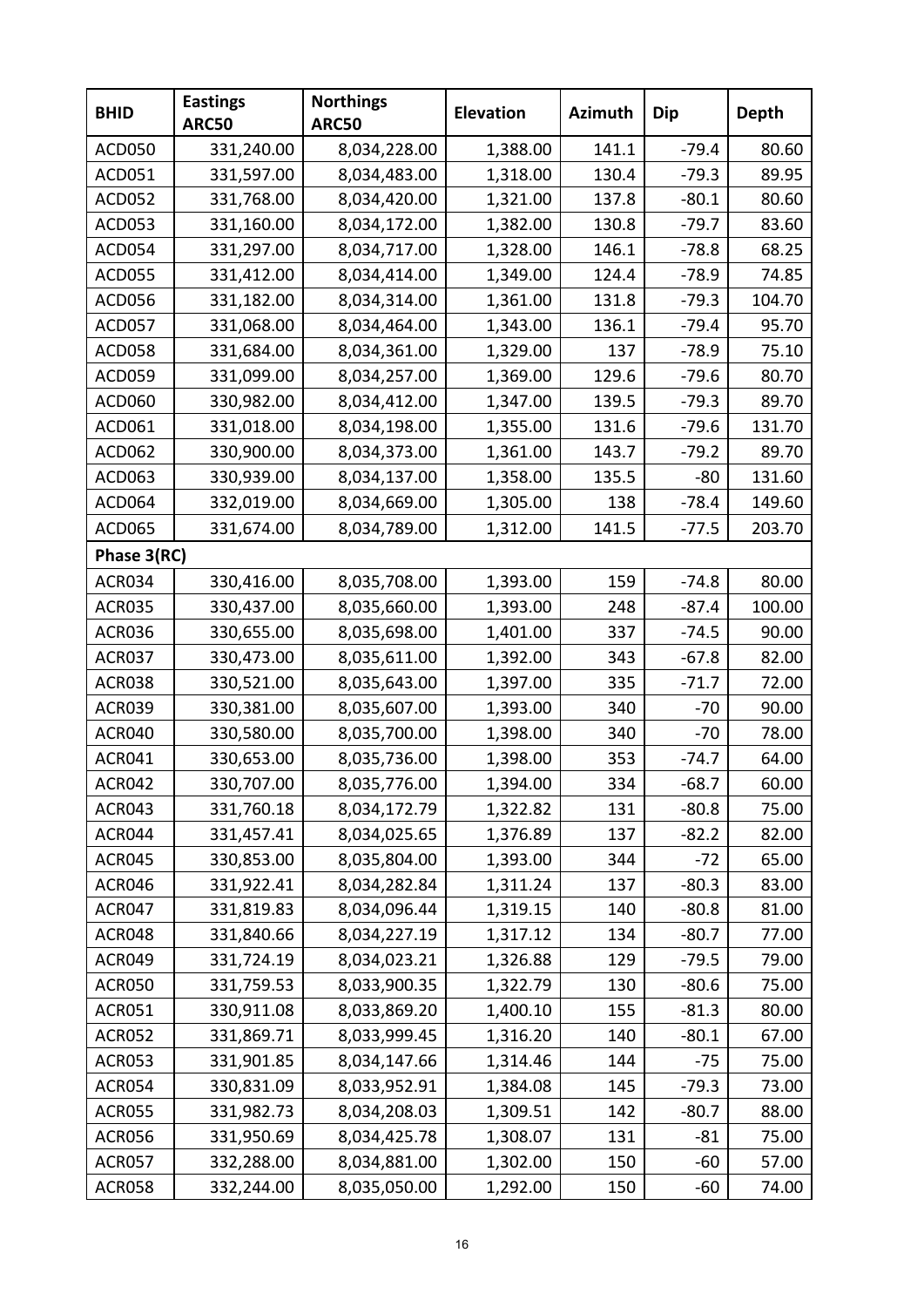| <b>BHID</b>          | <b>Eastings</b><br><b>ARC50</b> | <b>Northings</b><br><b>ARC50</b> | <b>Elevation</b> | <b>Azimuth</b> | <b>Dip</b> | <b>Depth</b> |
|----------------------|---------------------------------|----------------------------------|------------------|----------------|------------|--------------|
| <b>ACR059</b>        | 332,650.00                      | 8,034,950.00                     | 1,307.00         | 180            | $-60$      | 50.00        |
| <b>ACR060</b>        | 332,650.00                      | 8,035,000.00                     | 1,300.00         | 180            | $-60$      | 58.00        |
| <b>ACR061</b>        | 332,650.00                      | 8,035,050.00                     | 1,302.00         | 180            | $-60$      | 76.00        |
| <b>ACR062</b>        | 332,650.00                      | 8,035,146.00                     | 1,299.00         | 180            | $-60$      | 80.00        |
| <b>ACR063</b>        | 332,650.00                      | 8,035,247.00                     | 1,296.00         | 180            | $-60$      | 125.00       |
| <b>ACR064</b>        | 332,750.00                      | 8,035,000.00                     | 1,305.00         | 180            | $-60$      | 63.00        |
| <b>ACR066</b>        | 332,850.00                      | 8,035,001.00                     | 1,300.00         | 180            | $-60$      | 74.00        |
| <b>ACR067</b>        | 332,850.00                      | 8,035,050.00                     | 1,302.00         | 180            | -60        | 84.00        |
| <b>ACR068</b>        | 332,950.00                      | 8,035,000.00                     | 1,295.00         | 180            | $-60$      | 85.00        |
| <b>ACR069</b>        | 332,950.00                      | 8,035,050.00                     | 1,296.00         | 180            | -60        | 93.00        |
| <b>ACR070</b>        | 333,050.00                      | 8,035,000.00                     | 1,295.00         | 180            | $-60$      | 92.00        |
| <b>ACR071</b>        | 333,050.00                      | 8,035,050.00                     | 1,297.00         | 180            | -60        | 92.00        |
| <b>ACR072</b>        | 333,150.00                      | 8,035,000.00                     | 1,292.00         | 180            | $-60$      | 108.00       |
| <b>ACR073</b>        | 332,950.00                      | 8,034,900.00                     | 1,296.00         | 174            | $-62$      | 70.00        |
| <b>ACR074</b>        | 332,950.00                      | 8,034,800.00                     | 1,309.00         | 180            | $-59$      | 60.00        |
| <b>ACR075</b>        | 333,150.00                      | 8,034,700.00                     | 1,287.00         | 178            | $-59$      | 77.00        |
| <b>ACR076</b>        | 333,238.00                      | 8,034,700.00                     | 1,286.00         | 169            | $-63$      | 73.00        |
| <b>ACR077</b>        | 333,150.00                      | 8,034,800.00                     | 1,283.00         | 175            | -66        | 75.00        |
| <b>ACR078</b>        | 333,150.00                      | 8,034,600.00                     | 1,291.00         | 177            | $-61$      | 75.00        |
| <b>ACR079</b>        | 332,550.00                      | 8,035,146.00                     | 1,299.00         | 180            | $-63$      | 79.00        |
| <b>ACR080</b>        | 332,452.00                      | 8,035,150.00                     | 1,294.00         | 182            | $-61$      | 80.00        |
| <b>ACR081</b>        | 332,350.00                      | 8,035,146.00                     | 1,301.00         | 173            | $-62$      | 80.00        |
| <b>Phase 3 Tails</b> |                                 |                                  |                  |                |            |              |
| ACDT01               | 331,228.39                      | 8,034,595.14                     | 1,329.10         | 130.8          | $-80.7$    | 140.50       |
| ACDT02               | 331,314.86                      | 8,034,640.81                     | 1,324.39         | 154.1          | $-79.9$    | 134.60       |
| ACDT04               | 331,598.00                      | 8,034,727.00                     | 1,317.00         | 132.1          | $-79.8$    | 170.60       |
| ACDT07               | 331,147.60                      | 8,034,525.55                     | 1,334.51         | 135            | $-80$      | 110.60       |
| Phase 3DD            |                                 |                                  |                  |                |            |              |
| <b>ACD059</b>        | 331,099.00                      | 8,034,257.00                     | 1,369.00         | 129.6          | $-79.6$    | 80.70        |
| ACD060               | 330,982.00                      | 8,034,412.00                     | 1,347.00         | 139.5          | $-79.3$    | 89.70        |
| ACD061               | 331,018.00                      | 8,034,198.00                     | 1,355.00         | 131.6          | $-79.6$    | 131.70       |
| <b>ACD062</b>        | 330,900.00                      | 8,034,373.00                     | 1,361.00         | 143.7          | $-79.2$    | 89.70        |
| <b>ACD063</b>        | 330,939.00                      | 8,034,137.00                     | 1,358.00         | 135.5          | $-80$      | 131.60       |
| ACD064               | 332,019.00                      | 8,034,669.00                     | 1,305.00         | 138            | $-78.4$    | 149.60       |
| <b>ACD065</b>        | 331,674.00                      | 8,034,789.00                     | 1,312.00         | 141.5          | $-77.5$    | 203.70       |
| ACD066               | 331,858.00                      | 8,034,367.00                     | 1,316.00         | 128.5          | $-79.6$    | 67.95        |
| ACD067               | 331,733.00                      | 8,034,713.00                     | 1,314.00         | 136.1          | $-77.6$    | 173.70       |
| <b>ACD068</b>        | 331,262.00                      | 8,034,547.00                     | 1,333.00         | 146            | $-79.3$    | 101.75       |
| ACD069               | 331,568.00                      | 8,034,524.00                     | 1,329.00         | 139.4          | $-79.7$    | 101.85       |
| ACD070               | 331,391.00                      | 8,034,525.00                     | 1,333.00         | 145.4          | $-79.5$    | 101.85       |
| ACD071               | 331,191.00                      | 8,034,557.00                     | 1,332.00         | 135            | $-79.6$    | 113.85       |
| ACD072               | 331,808.00                      | 8,034,773.00                     | 1,311.00         | 130.9          | $-79.7$    | 143.70       |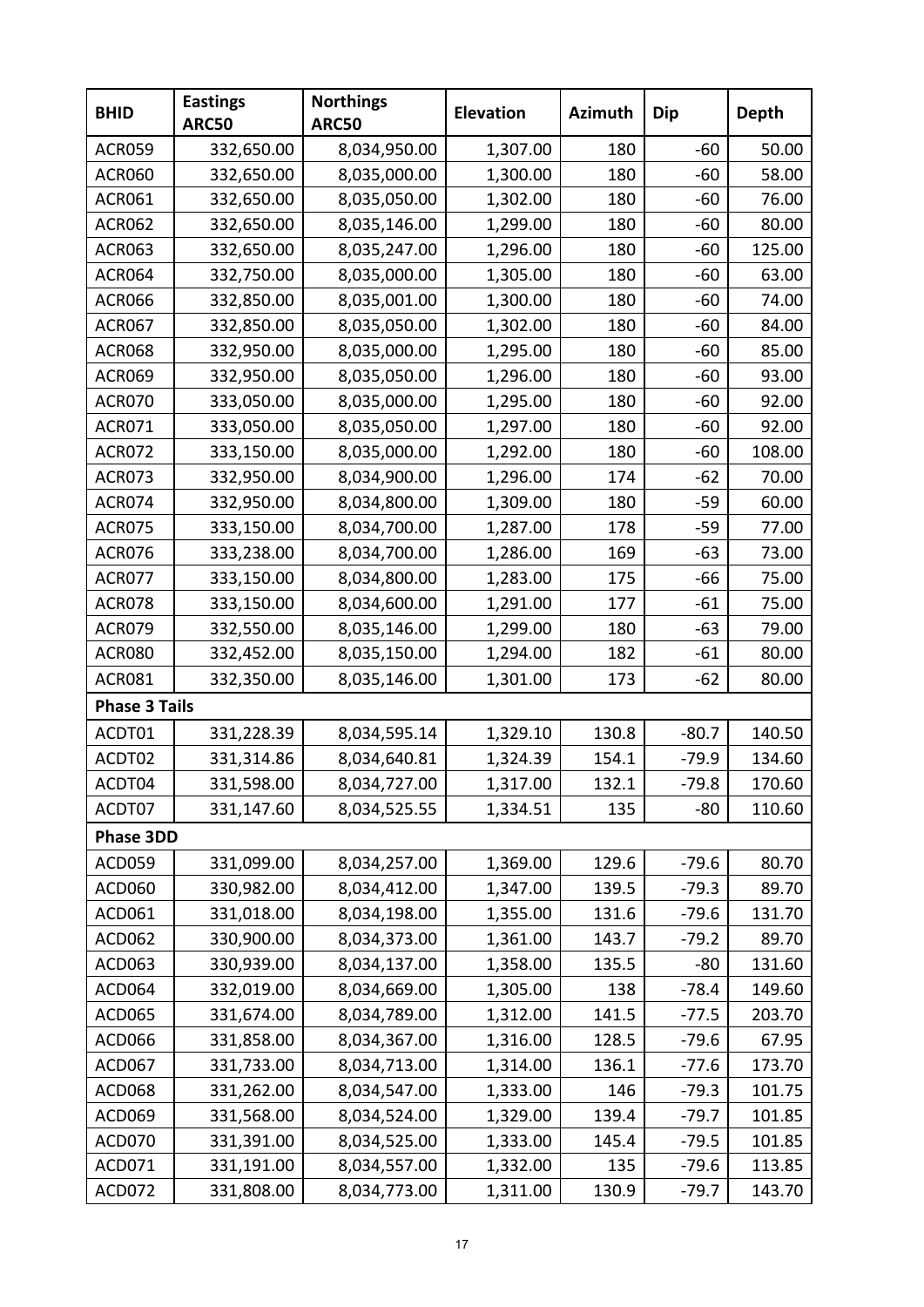| <b>BHID</b>   | <b>Eastings</b><br><b>ARC50</b> | <b>Northings</b><br><b>ARC50</b> | <b>Elevation</b> | <b>Azimuth</b> | <b>Dip</b> | <b>Depth</b> |
|---------------|---------------------------------|----------------------------------|------------------|----------------|------------|--------------|
| ACD073        | 331,495.00                      | 8,034,535.00                     | 1,325.00         | 133.1          | $-79.3$    | 108.12       |
| ACD074        | 331,358.00                      | 8,034,069.00                     | 1,410.00         | 132.1          | $-79.7$    | 41.85        |
| <b>ACD075</b> | 331,392.00                      | 8,034,090.00                     | 1,409.00         | 129.6          | 79.1       | 44.85        |
| ACD076        | 331,322.00                      | 8,034,053.00                     | 1,413.00         | 128.9          | 80.5       | 29.85        |
| ACD077        | 331,349.00                      | 8,034,102.00                     | 1,403.00         | 130.1          | 80.5       | 41.85        |
| ACD078        | 331,304.00                      | 8,034,073.00                     | 1,409.00         | 136.1          | 79.6       | 35.75        |
| ACD079        | 331,293.00                      | 8,034,324.00                     | 1,374.00         | 131.7          | 79.3       | 44.85        |
| <b>ACD080</b> | 331,244.00                      | 8,034,398.00                     | 1,349.00         | 137.8          | 79.5       | 44.85        |
| ACD081        | 331,379.00                      | 8,034,119.00                     | 1,402.00         | 140.6          | 79.9       | 44.85        |
| Phase 4 (RC)  |                                 |                                  |                  |                |            |              |
| <b>ACR074</b> | 332,950.00                      | 8,034,800.00                     | 1,309.00         | 180            | $-59$      | 60.00        |
| <b>ACR075</b> | 333,150.00                      | 8,034,700.00                     | 1,287.00         | 178            | $-59$      | 77.00        |
| <b>ACR076</b> | 333,238.00                      | 8,034,700.00                     | 1,286.00         | 169            | $-63$      | 73.00        |
| <b>ACR077</b> | 333,150.00                      | 8,034,800.00                     | 1,283.00         | 175            | -66        | 75.00        |
| <b>ACR078</b> | 333,150.00                      | 8,034,600.00                     | 1,291.00         | 177            | $-61$      | 75.00        |
| <b>ACR079</b> | 332,550.00                      | 8,035,146.00                     | 1,299.00         | 180            | $-63$      | 79.00        |
| <b>ACR080</b> | 332,452.00                      | 8,035,150.00                     | 1,294.00         | 182            | $-61$      | 80.00        |
| <b>ACR081</b> | 332,350.00                      | 8,035,146.00                     | 1,301.00         | 173            | $-62$      | 80.00        |
| <b>ACR082</b> | 330,980.00                      | 8,034,699.00                     | 1,333.00         | 133            | $-81$      | 50.00        |
| <b>ACR083</b> | 330,921.00                      | 8,034,780.00                     | 1,337.00         | 143            | $-80$      | 44.00        |
| <b>ACR084</b> | 331,134.00                      | 8,034,915.00                     | 1,333.00         | 130            | $-81$      | 30.00        |
| <b>ACR085</b> | 331,110.00                      | 8,034,758.00                     | 1,326.00         | 127            | $-81$      | 50.00        |
| <b>ACR086</b> | 331,054.00                      | 8,034,840.00                     | 1,335.00         | 135            | $-80$      | 70.00        |
| <b>ACR087</b> | 330,998.00                      | 8,034,920.00                     | 1,344.00         | 143            | $-84$      | 51.00        |
| <b>ACR088</b> | 331,210.00                      | 8,034,810.00                     | 1,331.00         | 136            | $-81$      | 40.00        |
| <b>ACR089</b> | 330,878.00                      | 8,034,647.00                     | 1,338.00         | 141            | $-81$      | 48.00        |
| <b>ACR090</b> | 330,937.00                      | 8,034,565.00                     | 1,343.00         | 130            | -80        | 50.00        |
| <b>ACR091</b> | 331,638.00                      | 8,033,946.00                     | 1,332.00         | 135            | $-80$      | 50.00        |
| ACR091B       | 331,634.00                      | 8,033,947.00                     | 1,332.00         | 114            | $-82$      | 85.00        |
| <b>ACR092</b> | 331,528.00                      | 8,033,891.00                     | 1,340.00         | 134            | $-80$      | 75.00        |
| <b>ACR093</b> | 331,422.00                      | 8,033,823.00                     | 1,360.00         | 140            | $-82$      | 76.00        |
| ACR094        | 331,370.00                      | 8,033,725.00                     | 1,360.00         | 150            | $-79$      | 84.00        |
| <b>ACR095</b> | 331,213.00                      | 8,033,634.00                     | 1,372.00         | 135            | $-82$      | 72.00        |
| <b>ACR096</b> | 331,511.00                      | 8,033,634.00                     | 1,348.00         | 135            | $-80$      | 36.00        |
| <b>ACR097</b> | 330,469.00                      | 8,033,552.00                     | 1,442.00         | 138            | $-79$      | 76.00        |
| <b>ACR098</b> | 330,419.00                      | 8,033,447.00                     | 1,469.00         | 153            | $-80$      | 73.00        |
| ACR099        | 330,356.00                      | 8,033,362.00                     | 1,443.00         | 107            | $-78$      | 80.00        |
| <b>ACR100</b> | 330,581.00                      | 8,033,745.00                     | 1,405.00         | 135            | $-80$      | 76.00        |
| <b>ACR101</b> | 330,365.00                      | 8,033,739.00                     | 1,398.00         | 135            | $-80$      | 72.00        |
| <b>ACR102</b> | 331,575.00                      | 8,033,759.00                     | 1,339.00         | 133            | $-84$      | 95.00        |
| <b>ACR103</b> | 331,670.00                      | 8,033,820.00                     | 1,330.00         | 141            | $-82$      | 93.00        |
| <b>ACR123</b> | 331,127.00                      | 8,034,386.00                     | 1,355.00         | 140            | -80        | 90.00        |